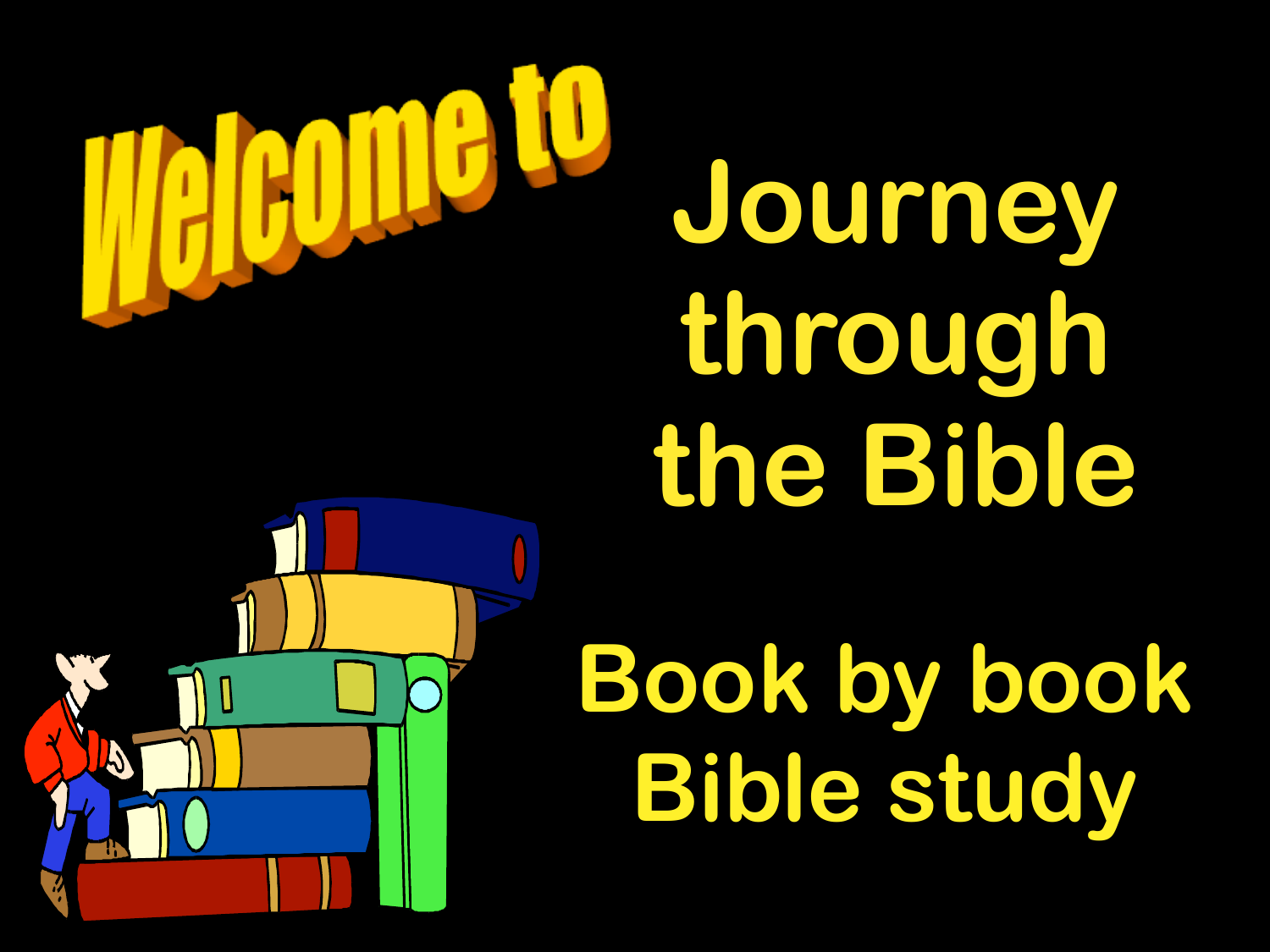

# **2 Timothy**

**Keeping the faith in troubled times**

**Paul's last will and testament**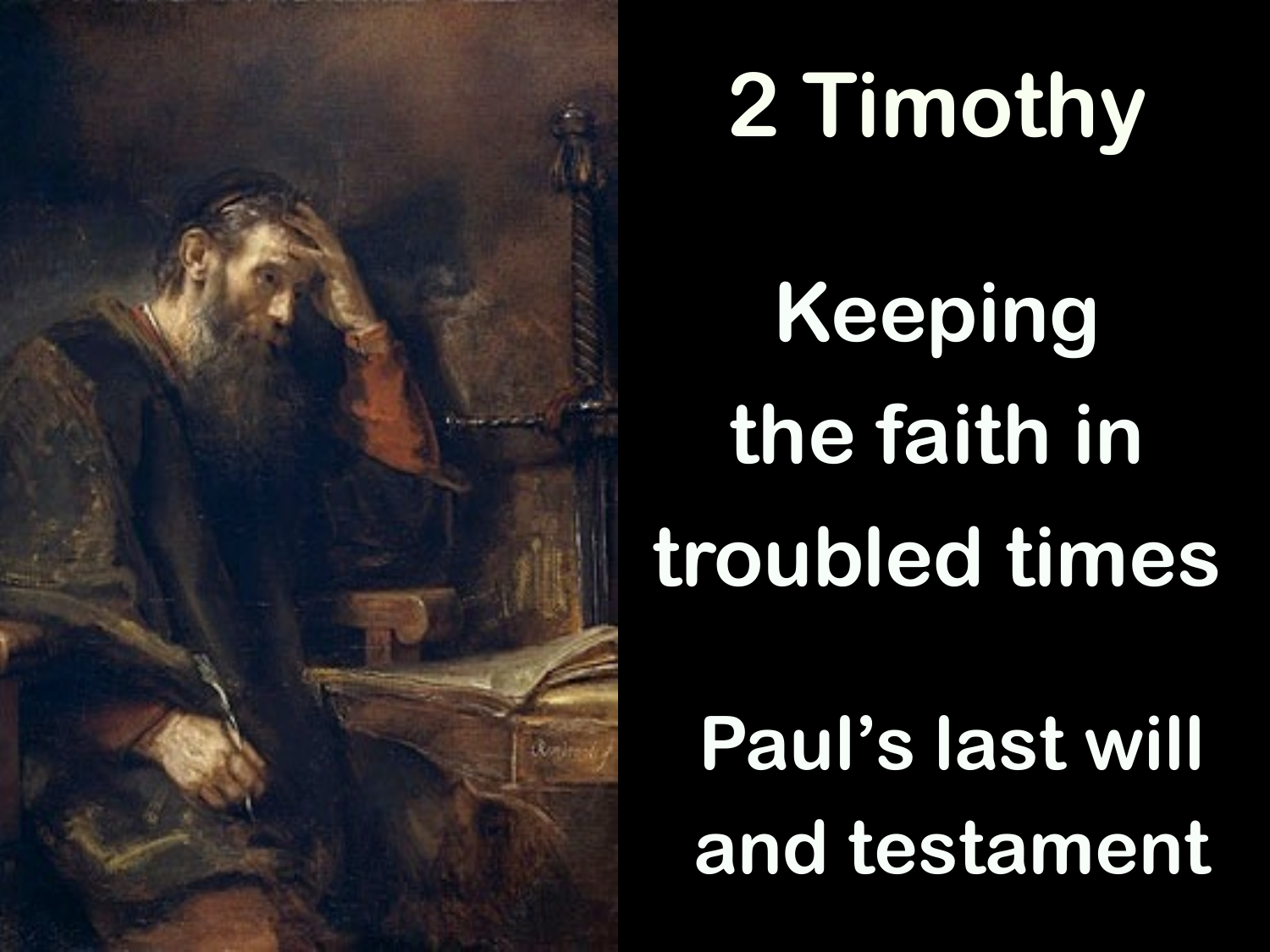## **Distinctives of 2 Timothy**

This is Paul's "valedictory address" **\* His final letter from prison in Rome \* His execution will come very soon**  It reveals Paul's deep loneliness Defines the doctrine of inspiration Paul longs for Scriptures to read The manual for pastoral ministry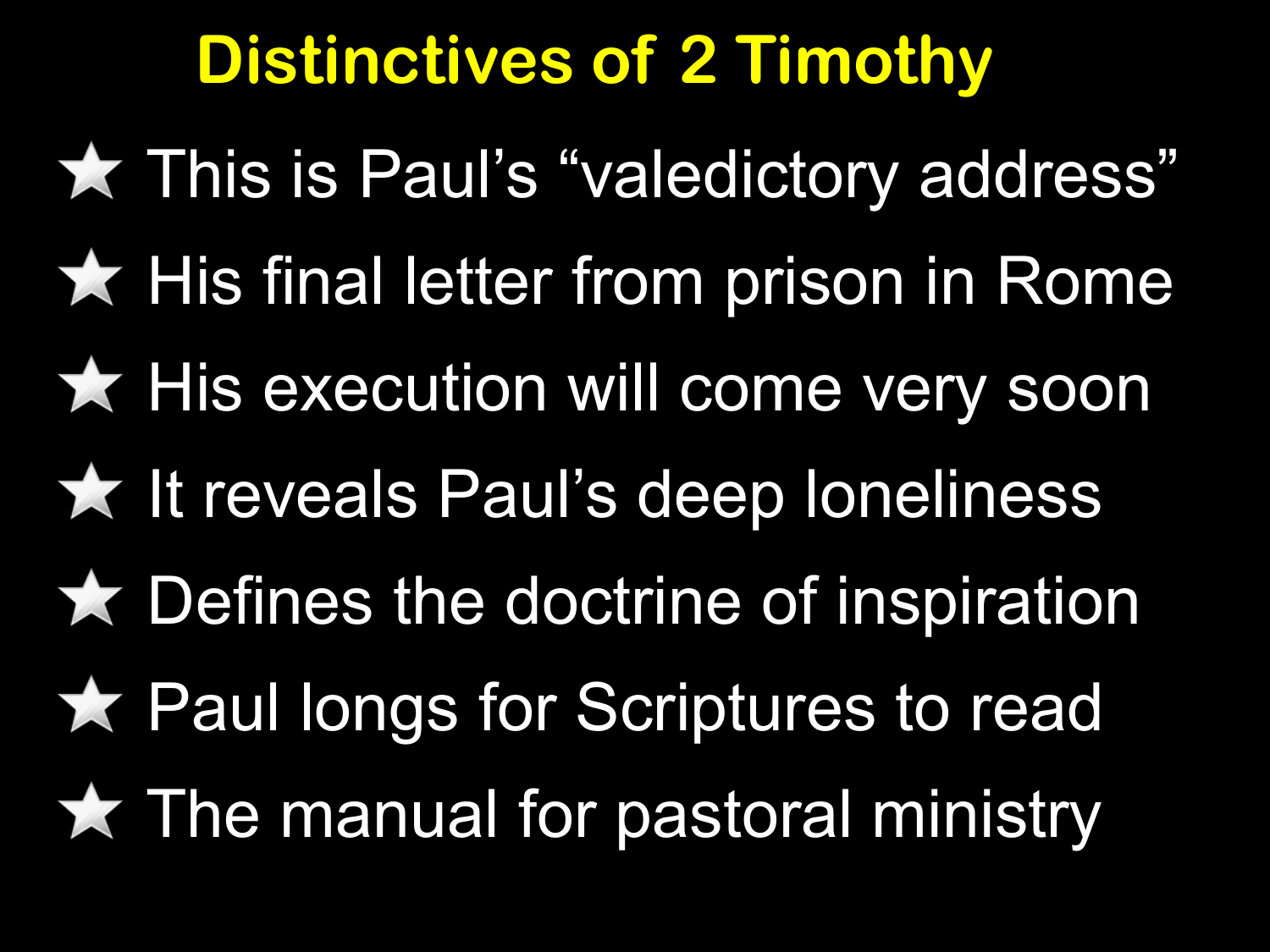#### **2 TIMOTHY Keeping the Faith in Troubled Times**

Key verses 4:2, 5, *Preach the Word; be prepared in season and out of season; …discharge all the duties of your ministry.*

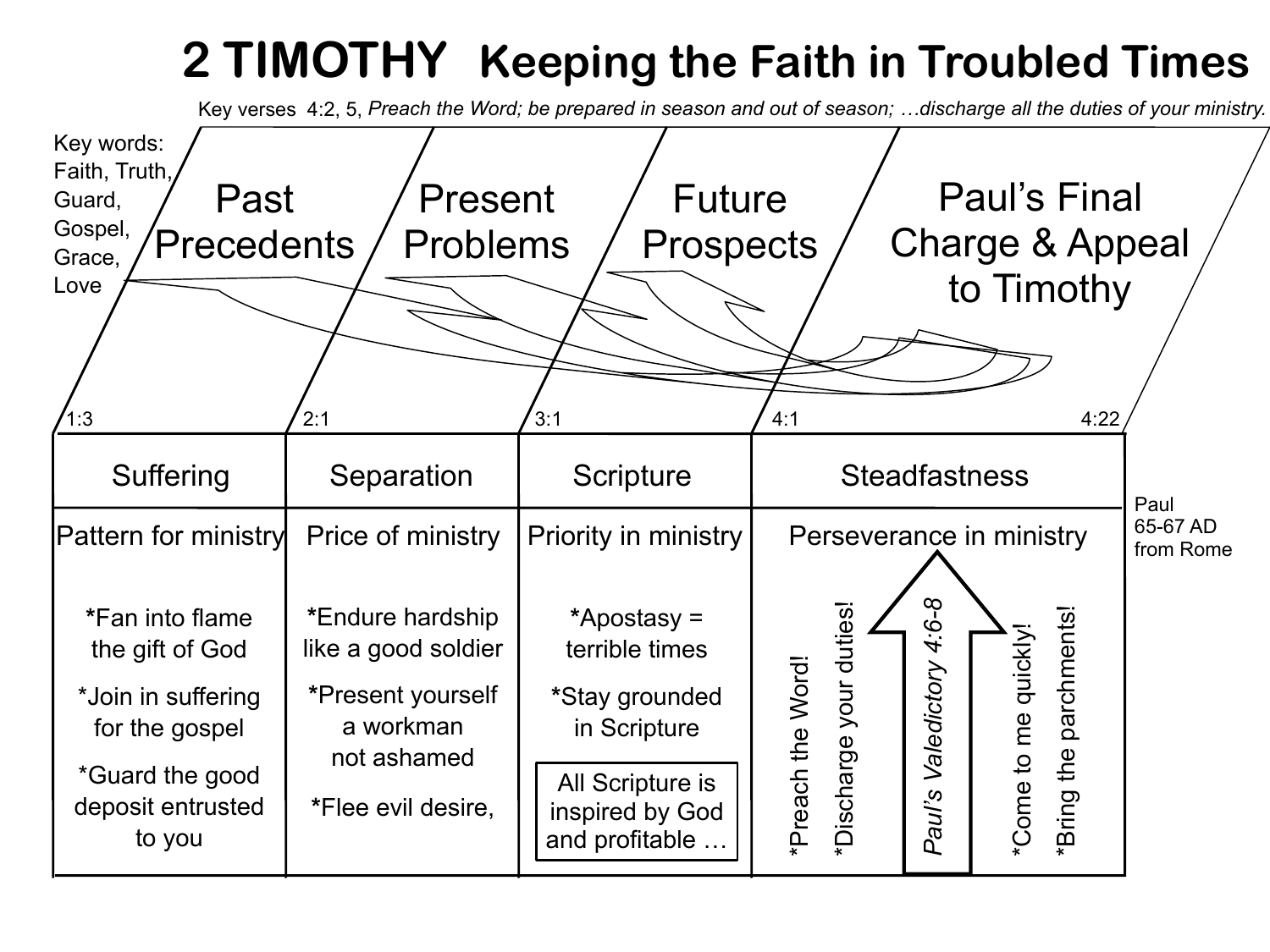**Heritage of a godly home and family** I thank God, whom I serve, … with a clear conscience, as night and day I constantly remember you in my prayers. Recalling your tears, I long to see you, so that I may be filled with joy. <u>I am</u> reminded of your sincere faith, which first lived in your grandmother Lois and in your mother Eunice and, I am persuaded, now lives in you also. (1:3–5)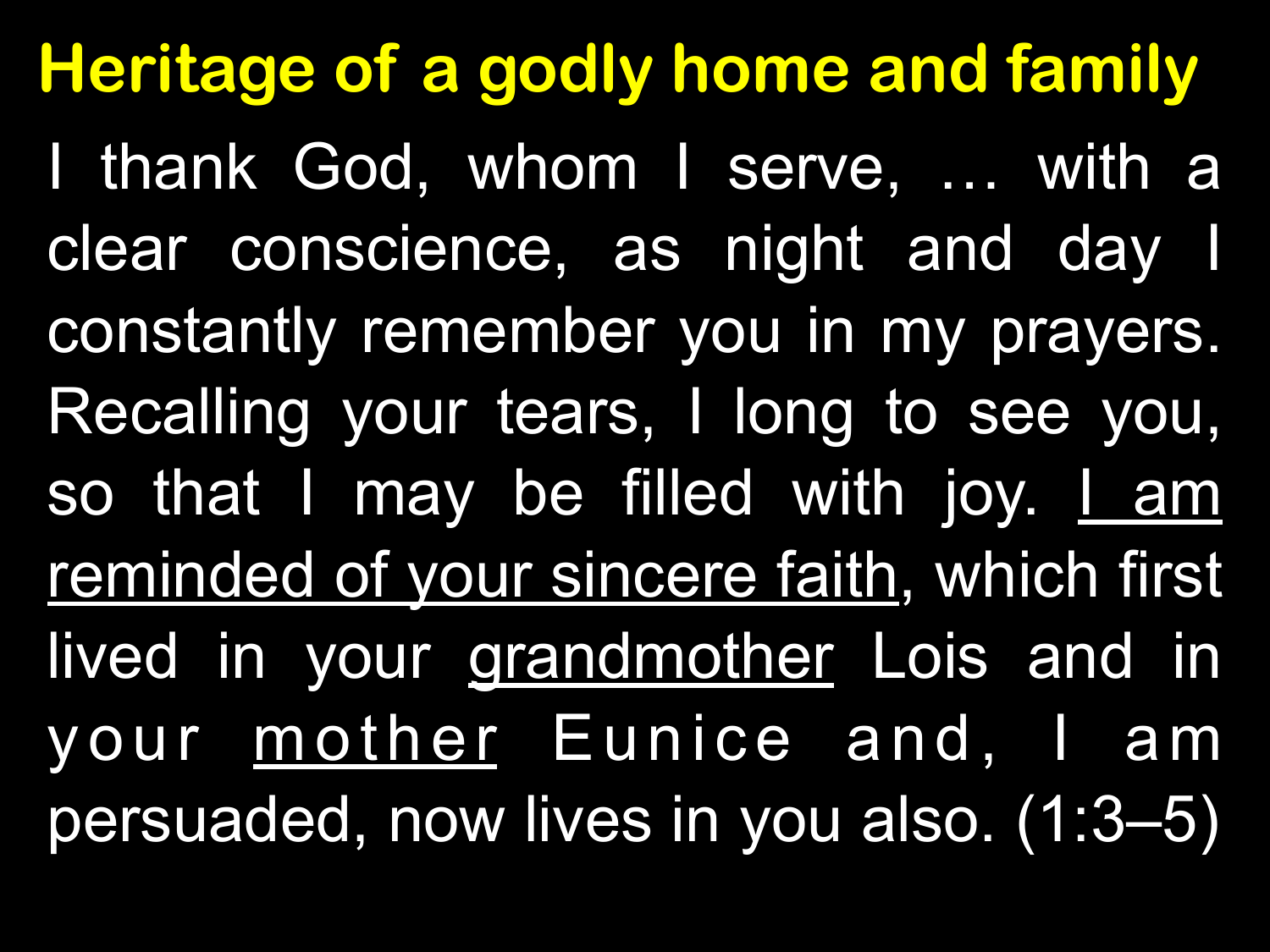For this reason I remind you to fan into flame the gift of God, which is in you through the laying on of my hands. For the Spirit God gave us does not make us timid, but gives us power, love and self-discipline. (1:6–7) **Paul's challenge to Timothy (to us)! Every believer is gifted to serve. How are you, am I, using this gift?**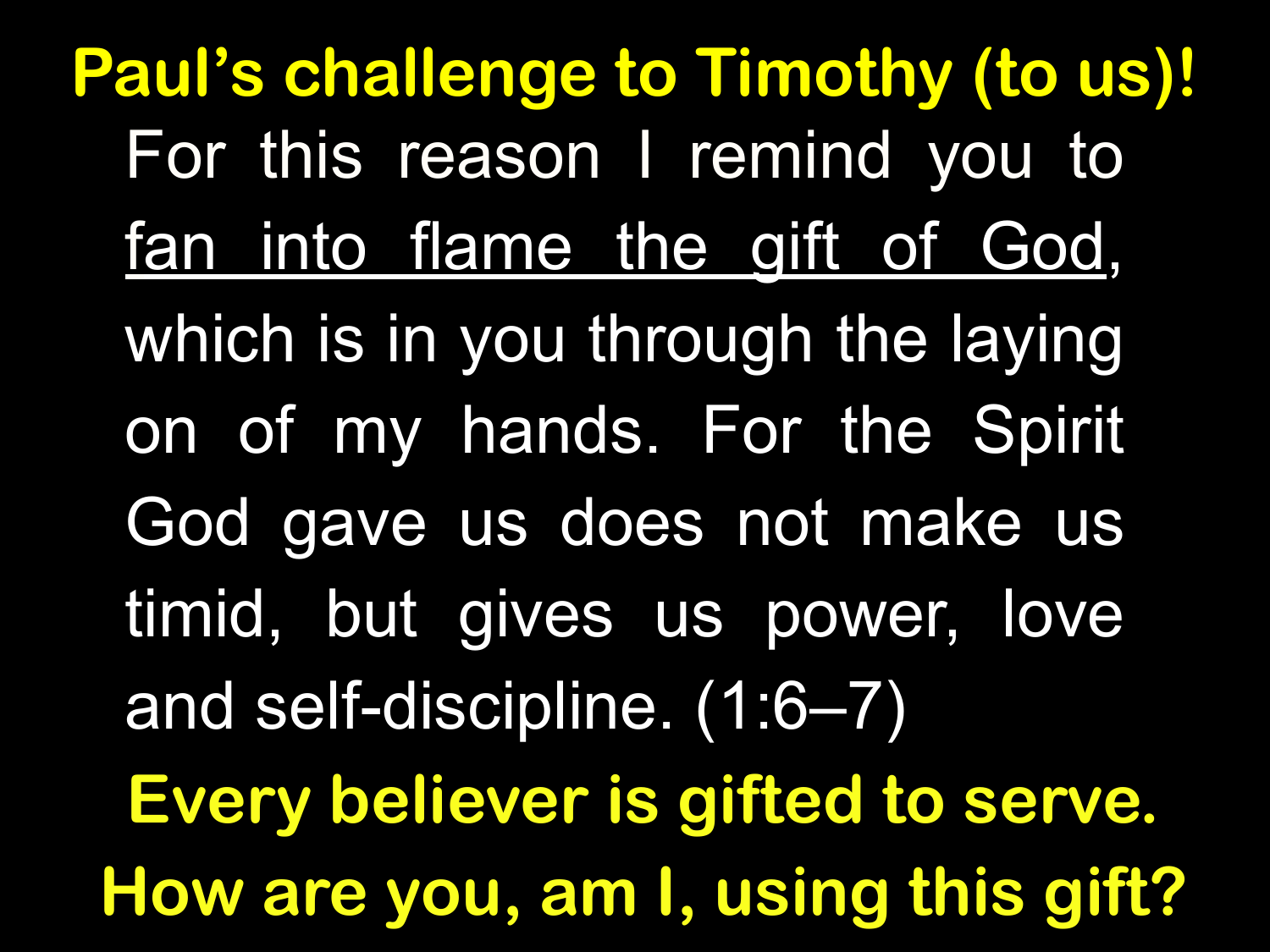So do not be ashamed to testify about our Lord or ashamed of me his prisoner. Rather, join with me in suffering for the gospel, by the power of God, who has saved us and called us to a holy life—(1:8-9) **Never be ashamed to follow Christ!**

**The challenge to Timothy and to us!**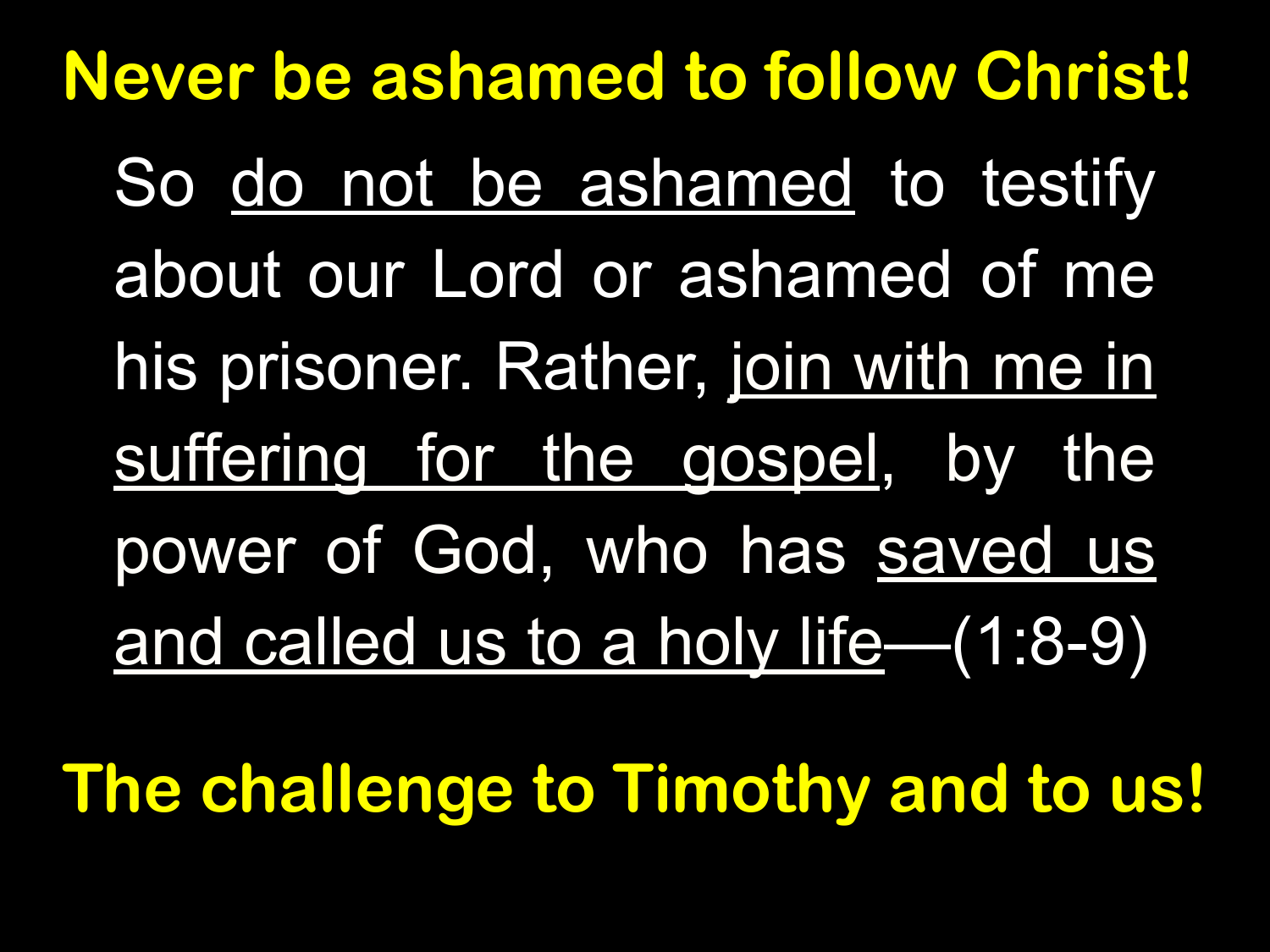—not because of anything we have done but because of his own purpose and grace. This grace was given us in Christ Jesus before the beginning of time, but it has now been revealed through the appearing of our Savior, Christ Jesus … (1:9-10) **It is all because of God's grace!**

**Remember all that Jesus did for us!**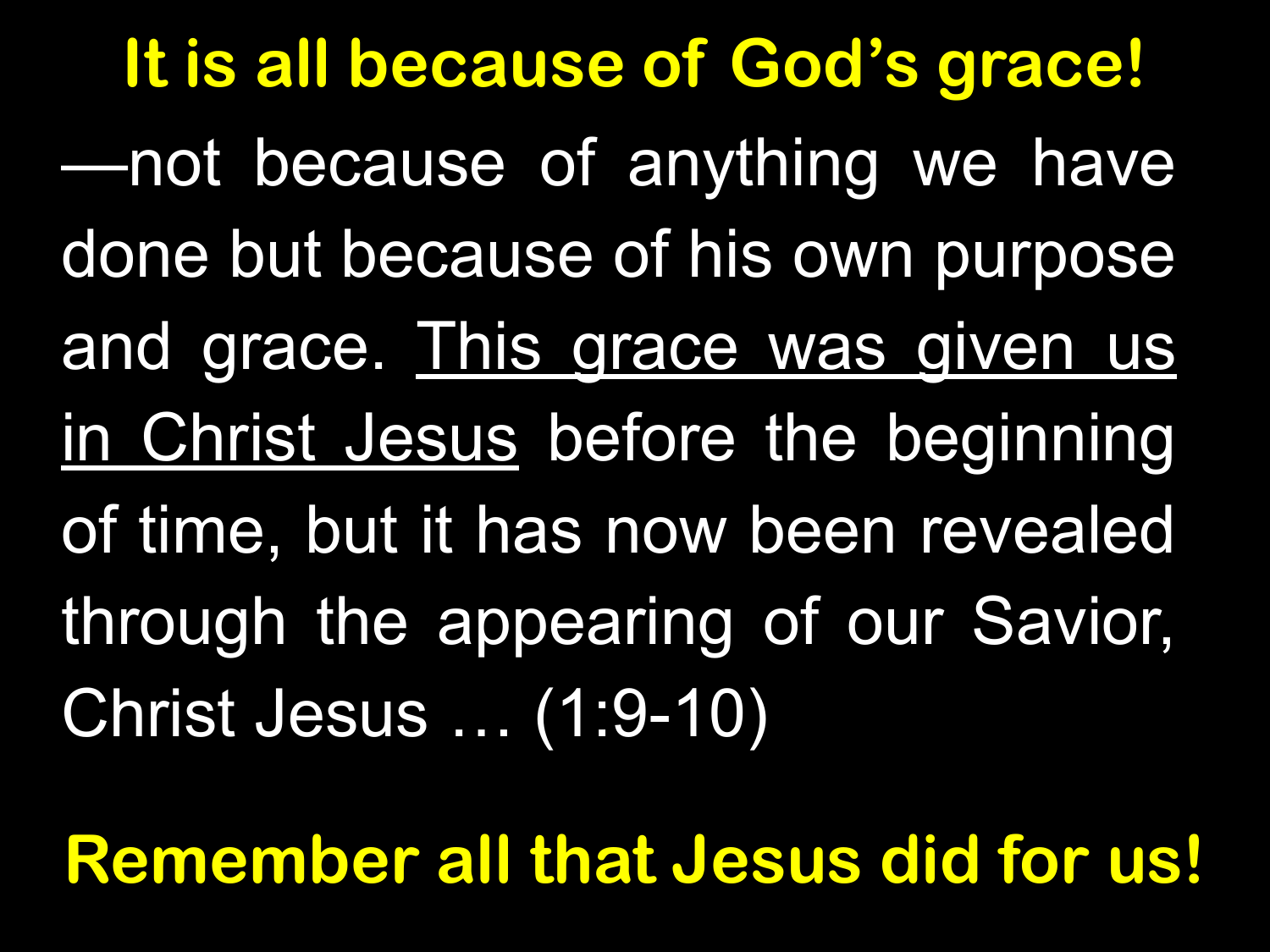### **Never be ashamed to follow Christ!**

… who has destroyed death and brought life and immortality to light through the gospel. Of this gospel I was appointed a herald and an apostle and a teacher. That is why I am suffering as I am. Yet this is no cause for shame, because …

 $(1:10-11)$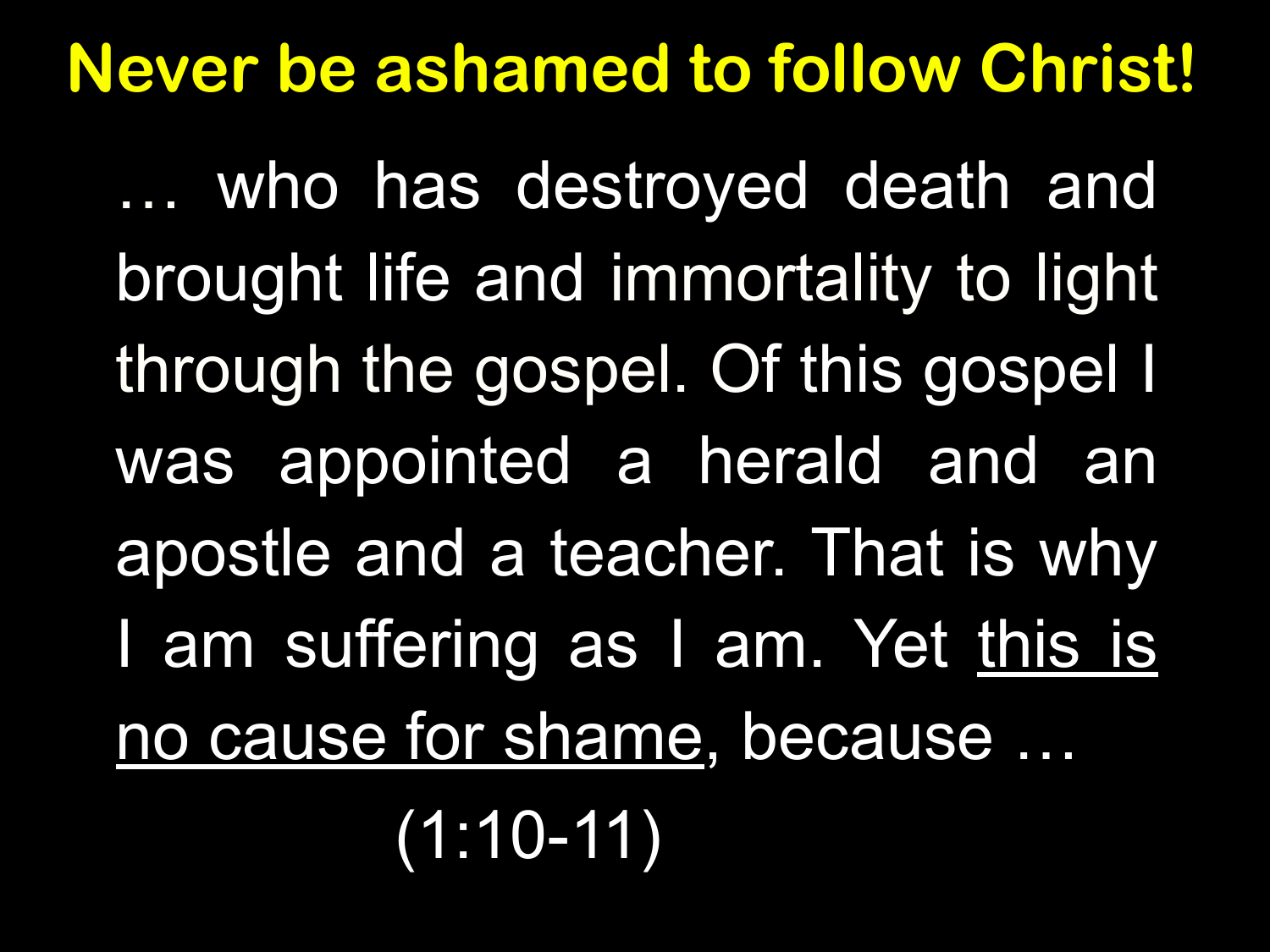I know whom I have believed, and am convinced that he is able to guard what I have entrusted to him until that day. (1:12) **The foundation of our faith**

**Since God gave His one and only Son, since Jesus died on the cross for us, and rose from the grave, never doubt His ability to help you in life's trials!**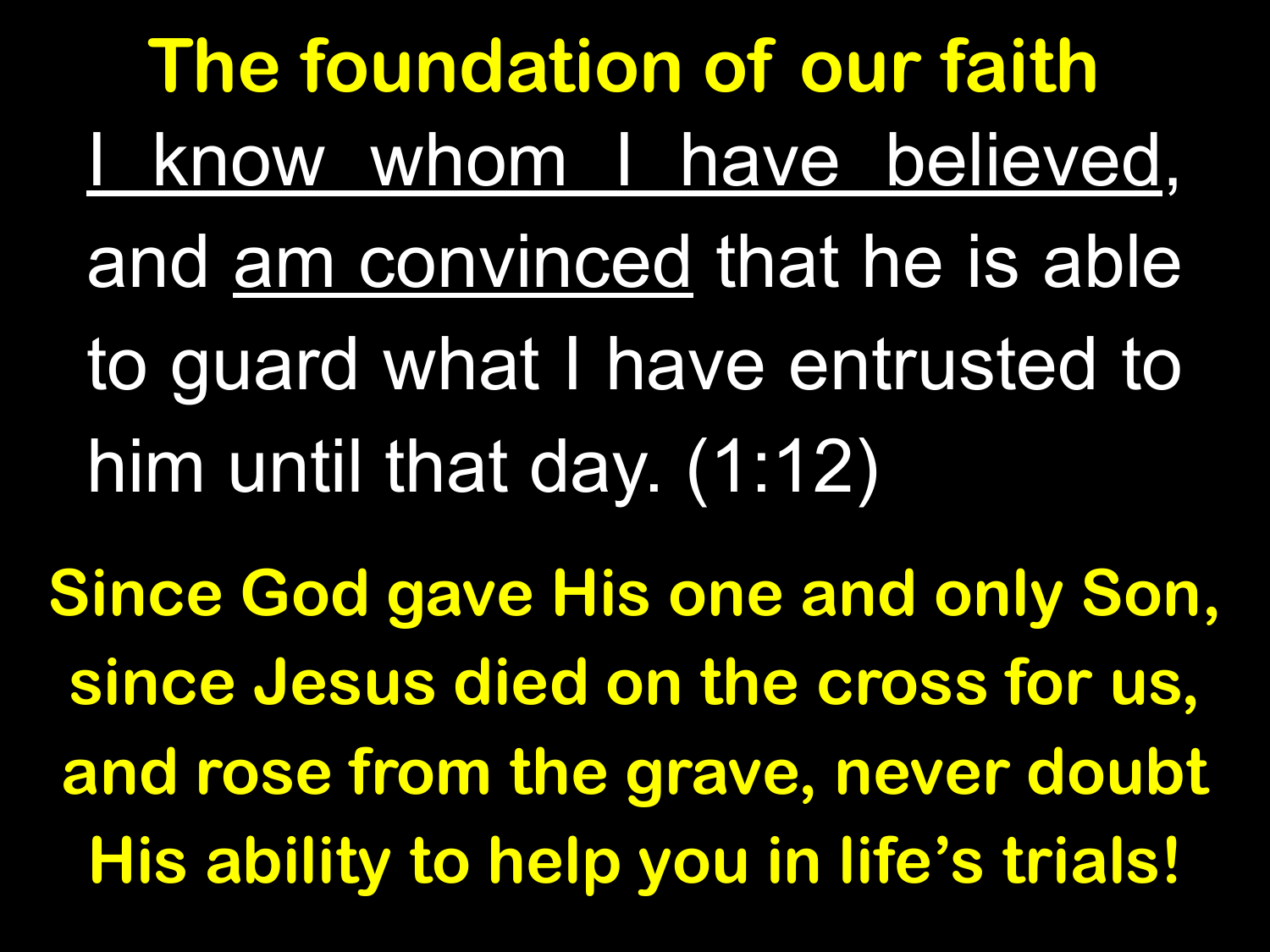What you heard from me, keep as the pattern of sound teaching, with faith and love in Christ Jesus. Guard the good deposit that was entrusted to you—guard it with the help of the Holy Spirit who lives in us. (1:13-14) **Paul "passes the baton" to Timothy God has given us the Holy Spirit, you can always count on Him!**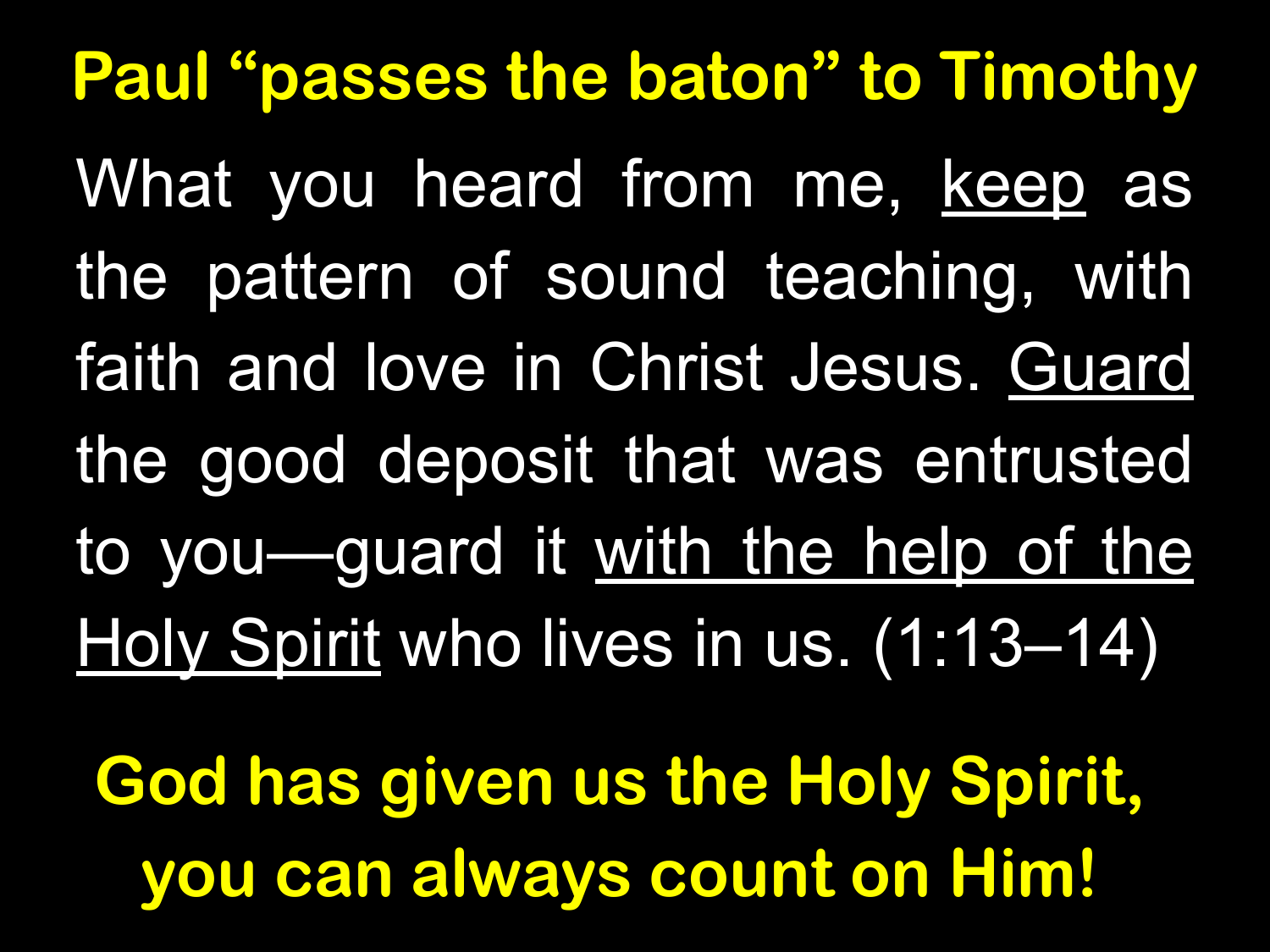**Paul is in chains in a Roman prison**  Everyone in the province of Asia has deserted me. … May the Lord show mercy to the household of Onesiphorus, because he often refreshed me and was not ashamed of my chains. ... May the Lord grant that he will find mercy from the Lord on that day! (1:15–18)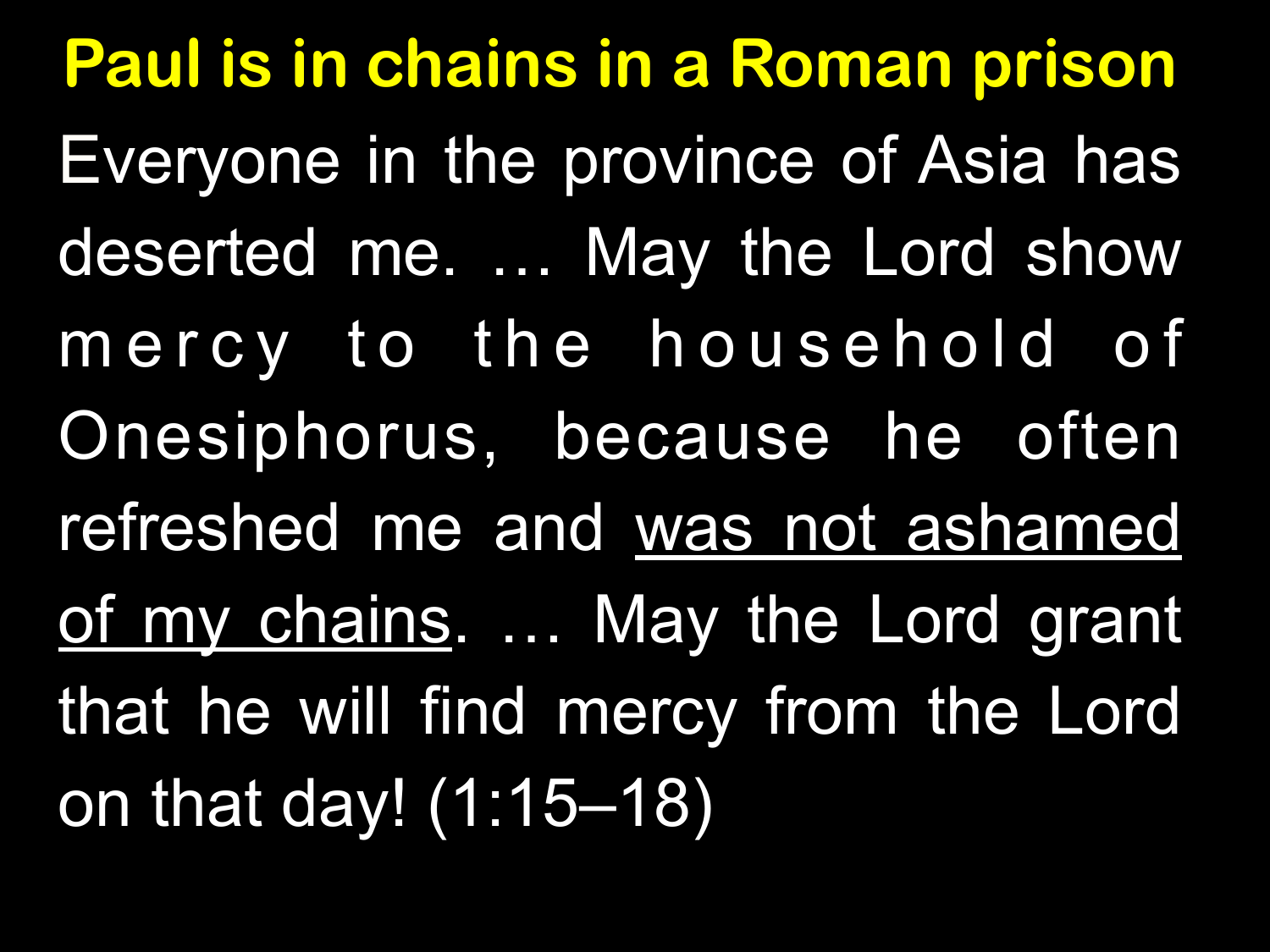You then, my son, be strong in the grace that is in Christ Jesus. And the things you have heard me say in the presence of many witnesses entrust to reliable people who will also be qualified to teach others. (2:1–2) **We are called to be strong in our faith**

**The best way to 'keep the faith' is to give it away, to share it with others!**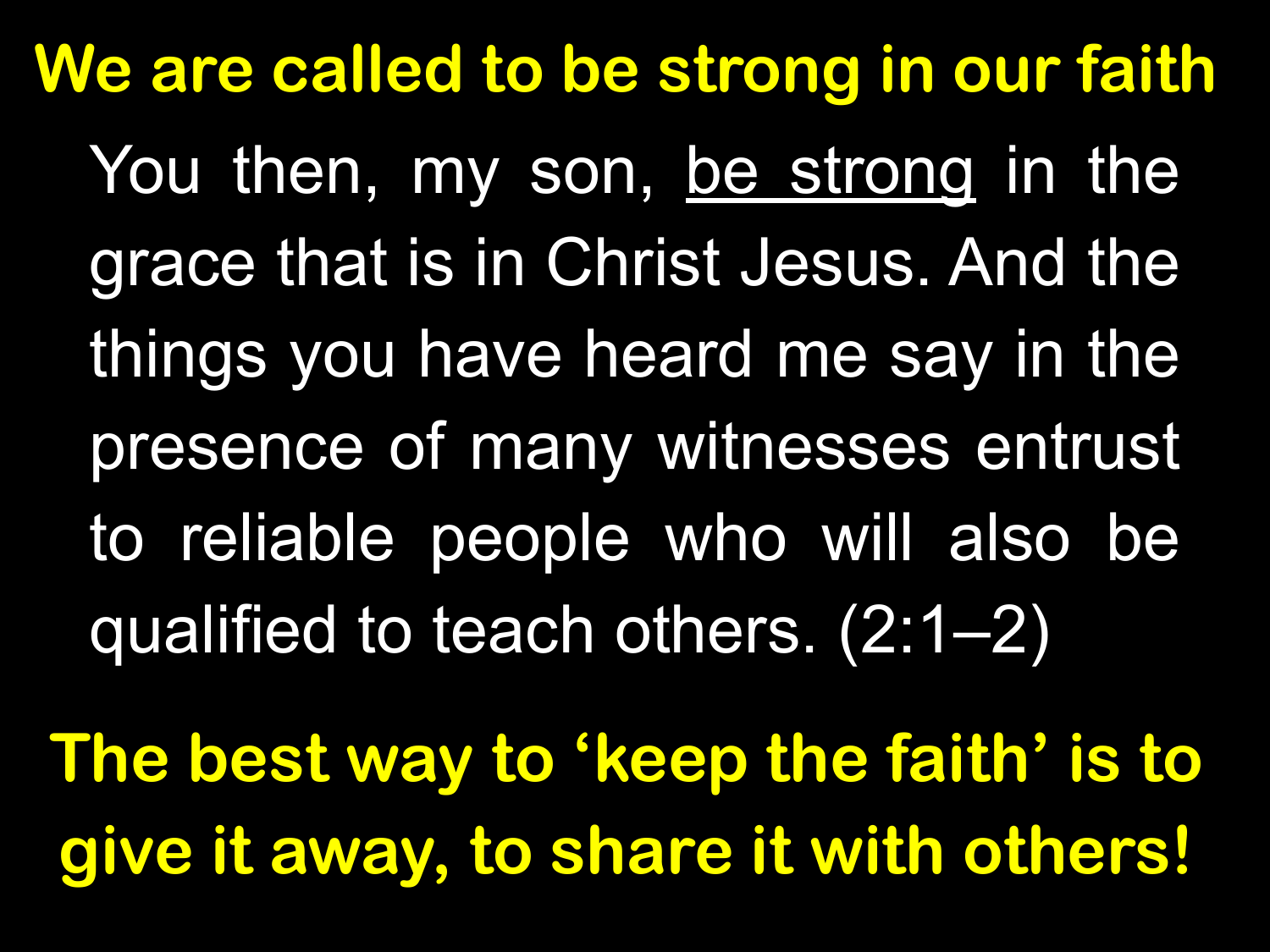Endure hardship with us like a good soldier of Christ Jesus. No one serving as a soldier gets entangled in civilian affairs, but rather tries to please his commanding officer. (2:3–4) **Three patterns for Christian ministry-The disciplined life of a soldier Our aim is to please Christ,** 

**our commanding officer!**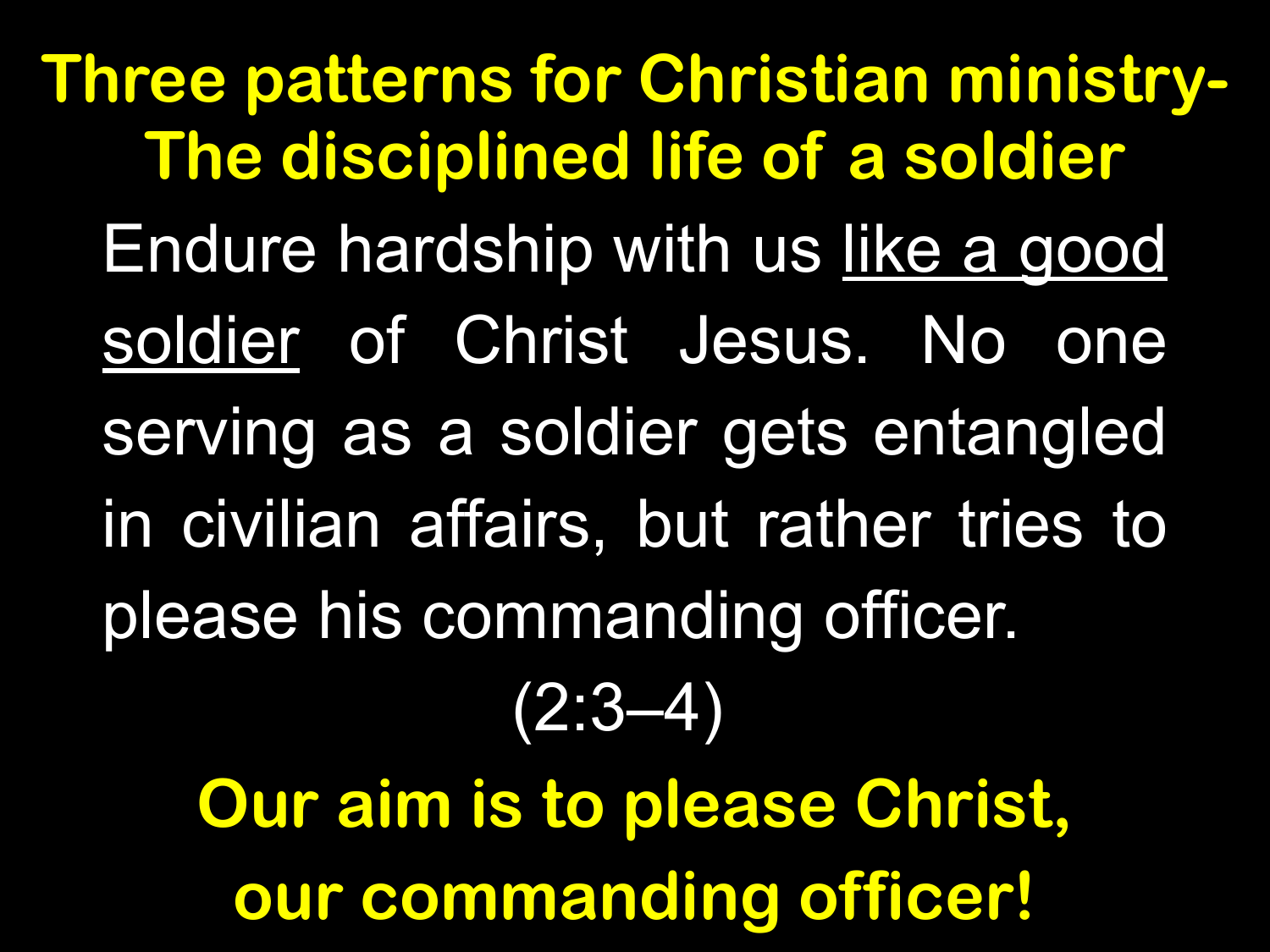Anyone who competes as an athlete does not receive the victor's crown except by competing according to the rules. The hardworking farmer should be the first to receive a share of the crops. Reflect on what I am saying, for the Lord will give you insight into all this. (2:5–7) **The hard work of an athlete, a farmer!**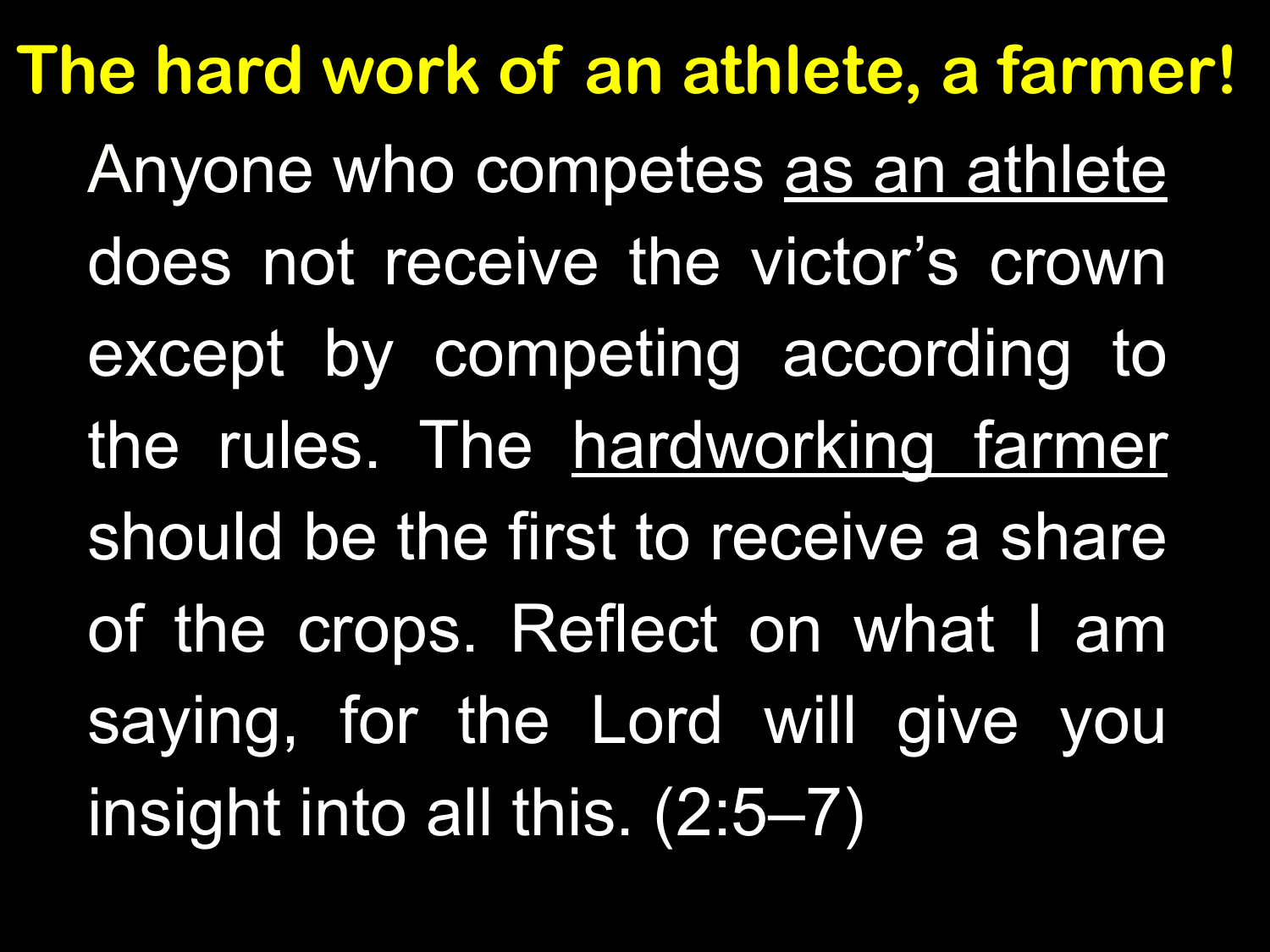Remember Jesus Christ, raised from the dead, descended from David. This is my gospel, for which I am suffering even to the point of being chained like a criminal. But God's word is not chained. Therefore I endure everything for the sake of the elect, that they too may obtain the salvation that is in Christ Jesus, with eternal glory. (2:8–10) **Paul's example of sacrificial service!**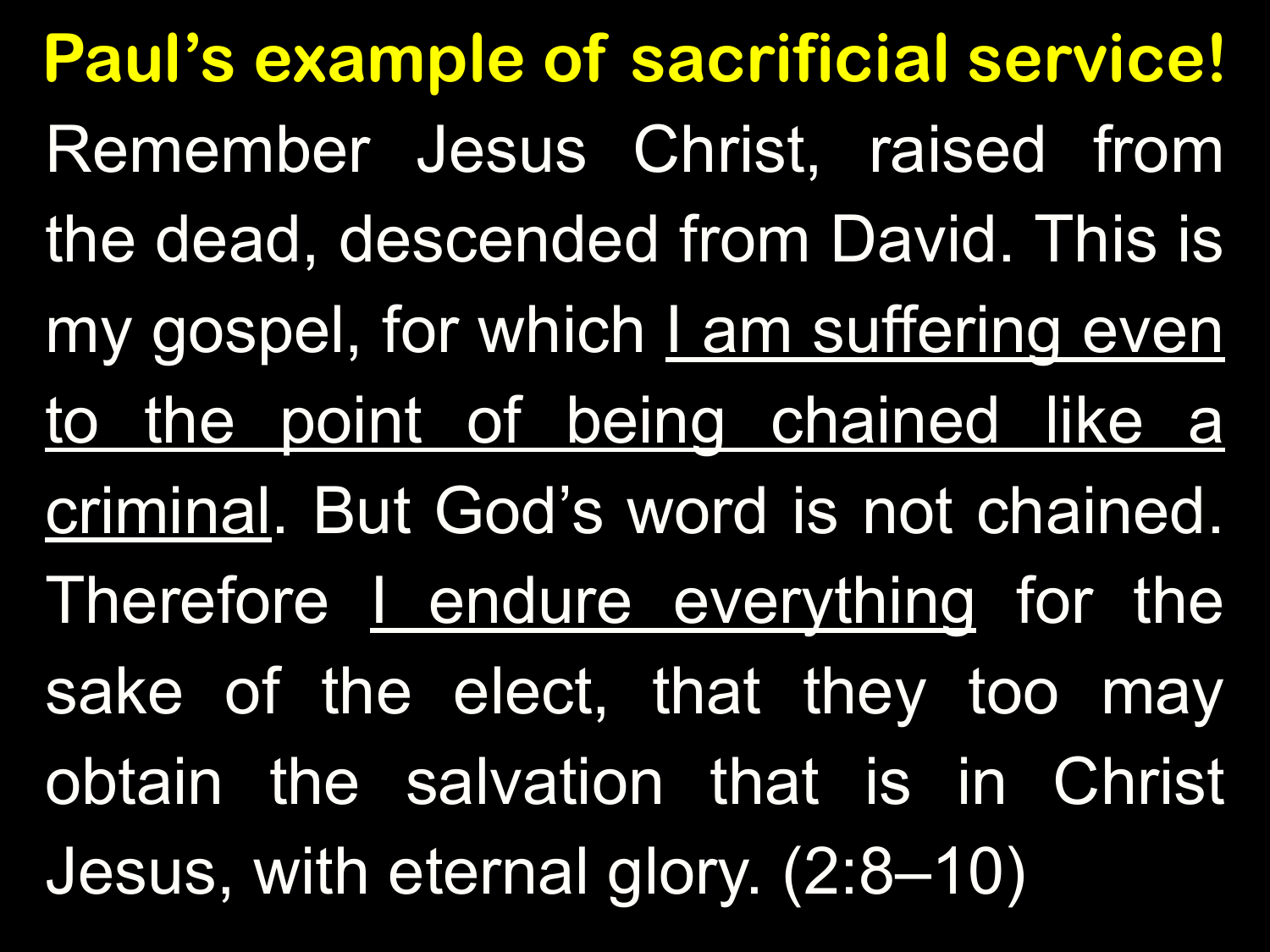Here is a trustworthy saying: If we died with Christ, we will also live with him; if we endure, we will also reign with him. If we disown him, he will also disown us; if we are faithless, he remains faithful, for he cannot disown himself. (2:11–13) **The Christian's affirmation of faith**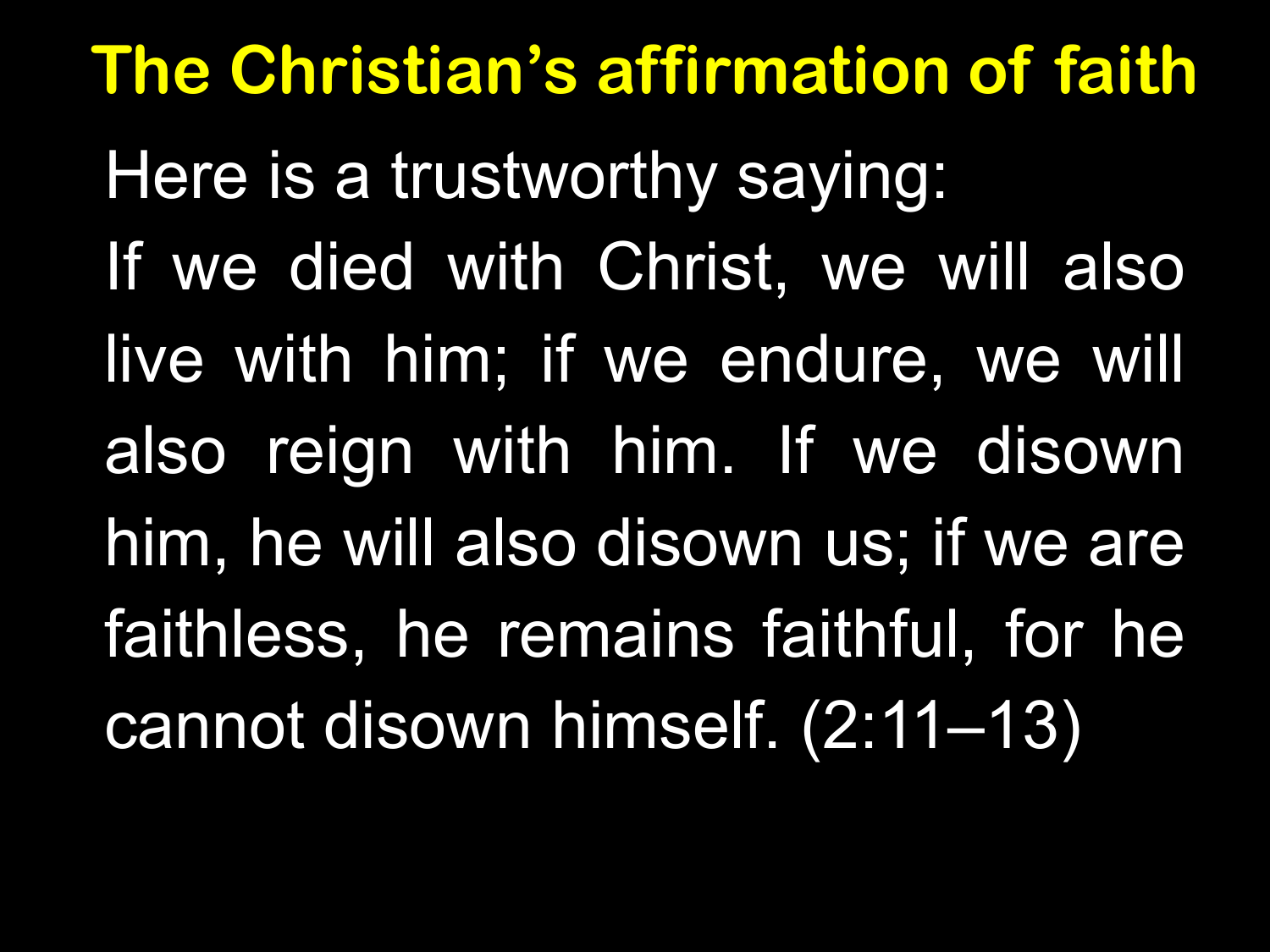**Some things are worth repeating!** Keep reminding God's people of these things. Warn them before God against quarreling about words; it is of no value, and only ruins those who listen. Do your best to present yourself to God as one approved, a worker who does not need to be ashamed and who correctly handles the word of truth. (2:14–15)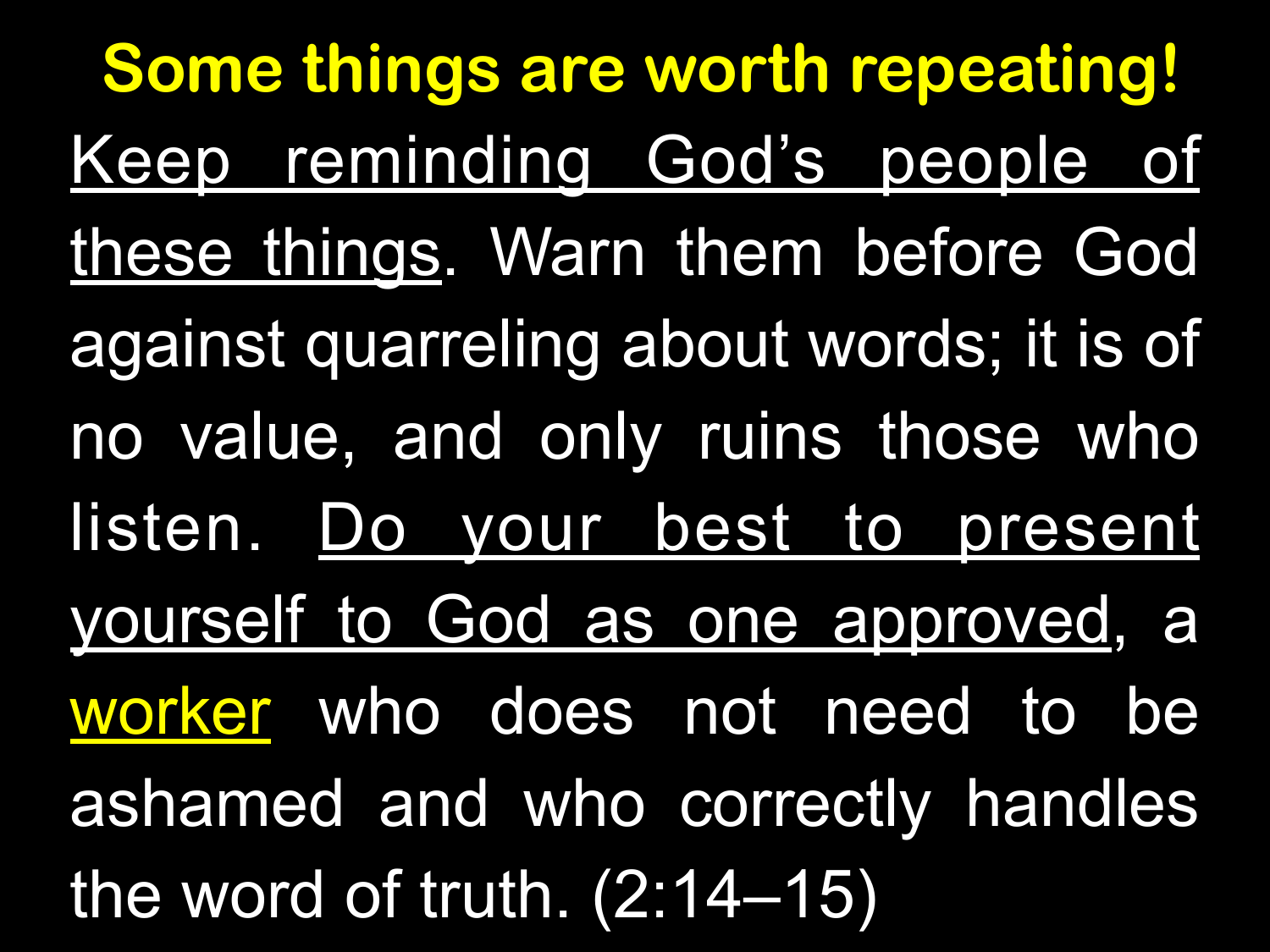**But, some things must be avoided!** Avoid godless chatter, because those who indulge in it will become more and more ungodly. Their teaching will spread like gangrene. Among them are Hymenaeus and Philetus, who have departed from the truth. They say that the resurrection has already taken place, and they destroy the faith of some. (2:16–18)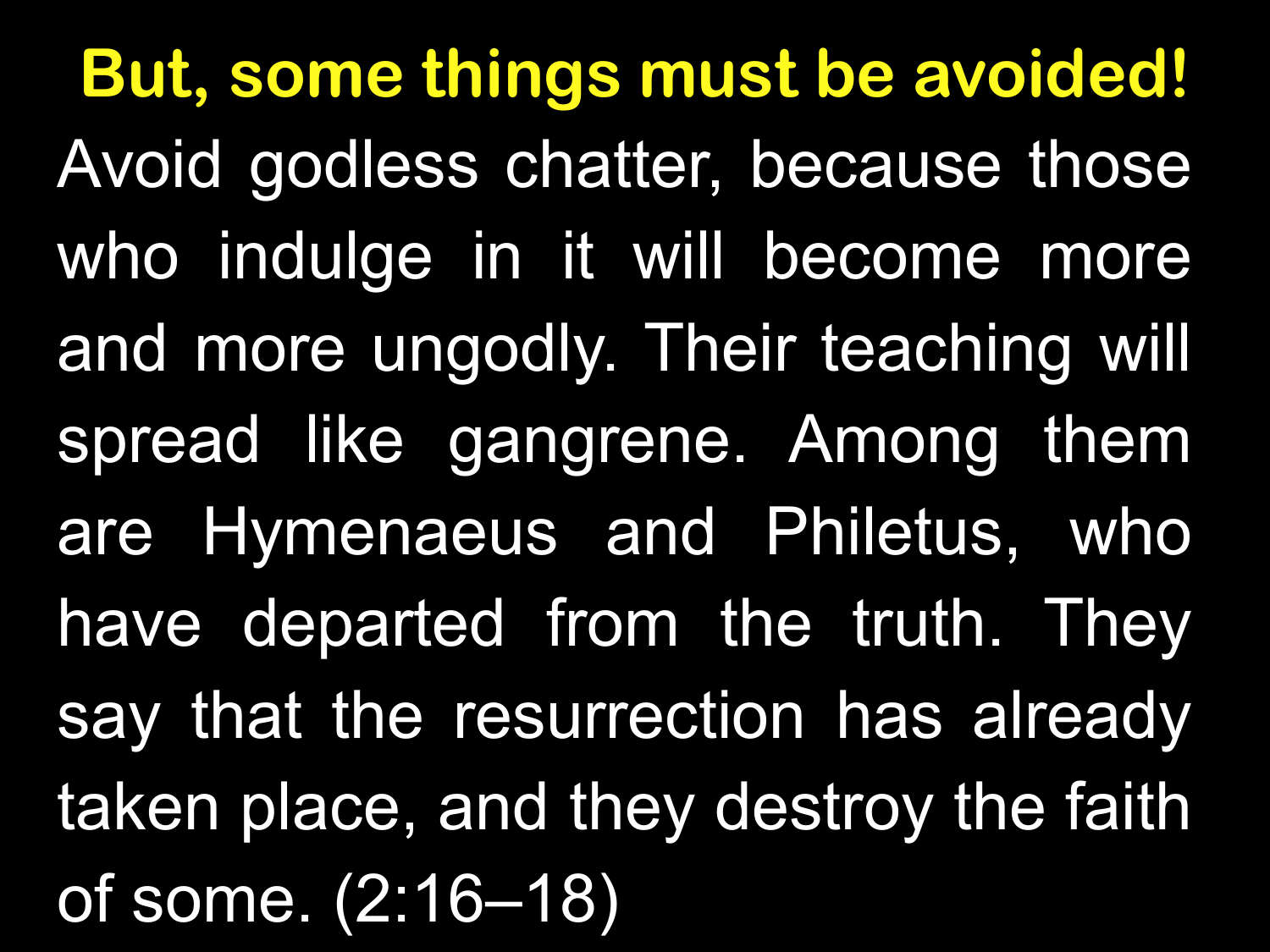**This truth you can count on!** God's solid foundation stands firm, sealed with this inscription: "The Lord knows those who are his," and, "Everyone who confesses the name of the Lord must turn away from wickedness." (2:19)

> **It is not who you know, it is Who knows you!**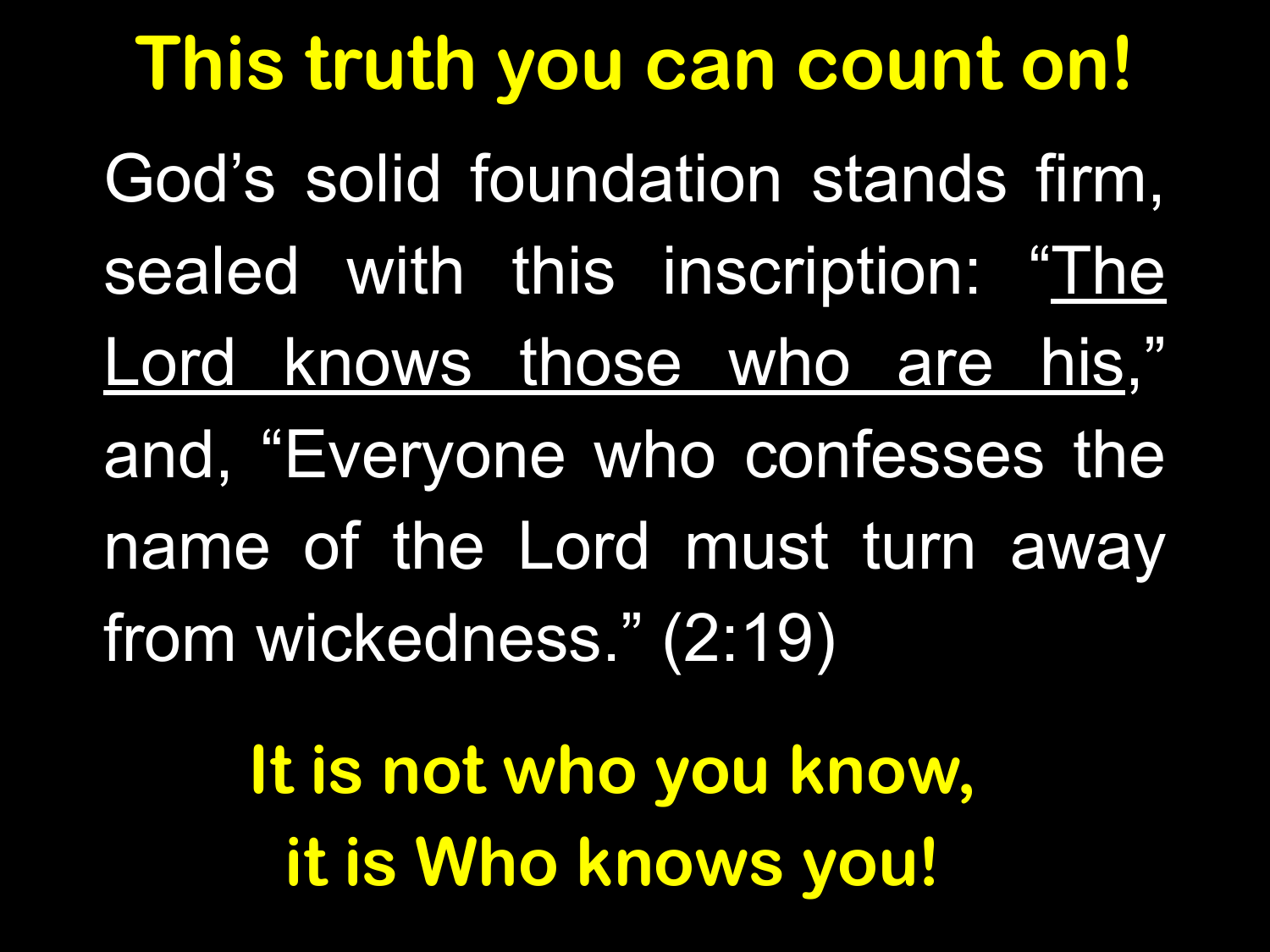In a large house there are vessels not only of gold and silver, but also of wood and clay; some are for special purposes and some for common use. Those who cleanse themselves from the latter will be instruments for special purposes, made holy, useful to the Master and prepared to do any good work. ( 2:20–21) **Don't settle for ordinary or average!**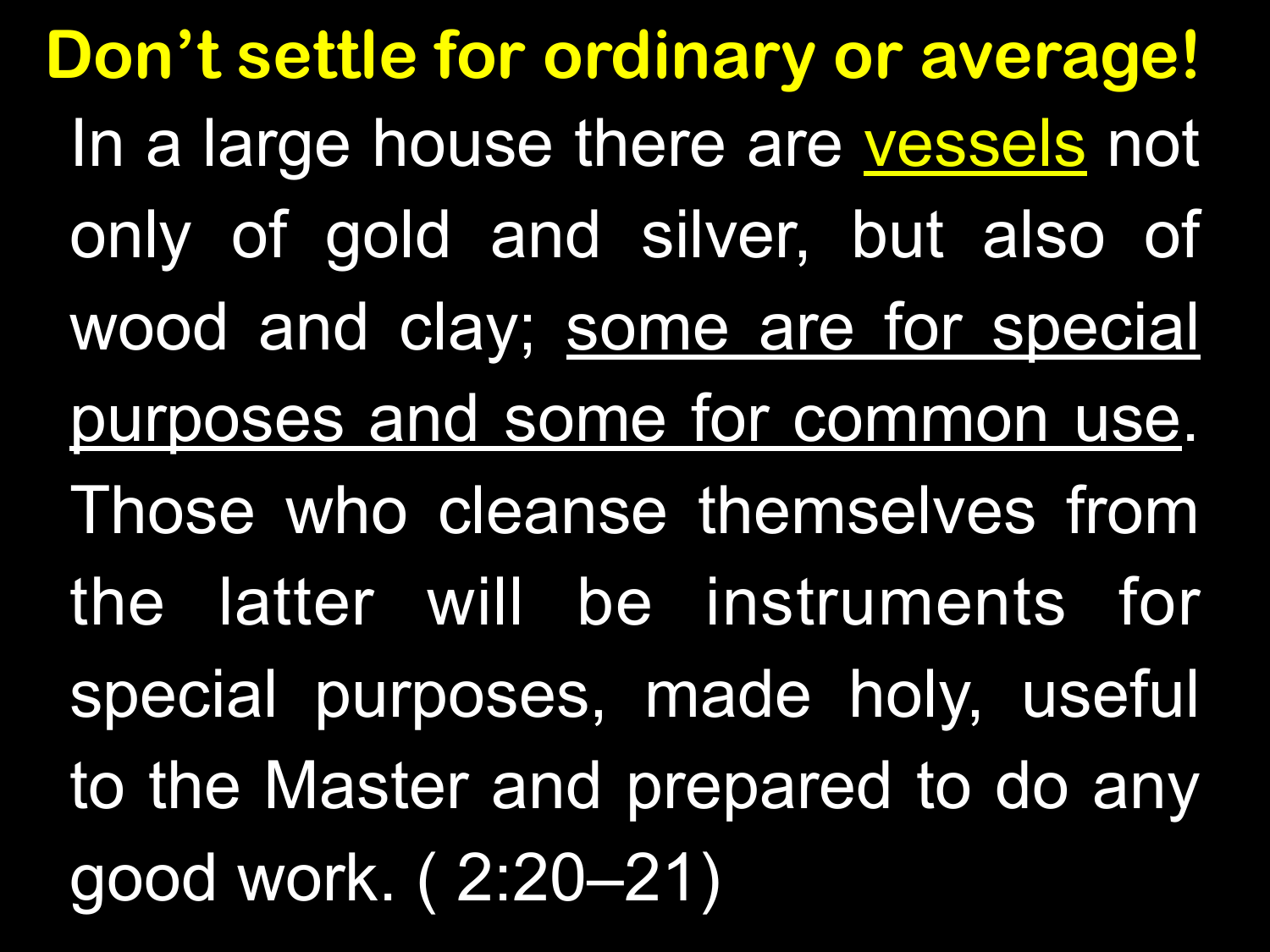**Know when to flee and when to fight!** Flee the evil desires of youth and pursue righteousness, faith, love and peace, along with those who call on the Lord out of a pure heart. Don't have anything to do with foolish and stupid arguments, because you know they produce quarrels. And the Lord's servant must not be quarrelsome ... (2:22–24)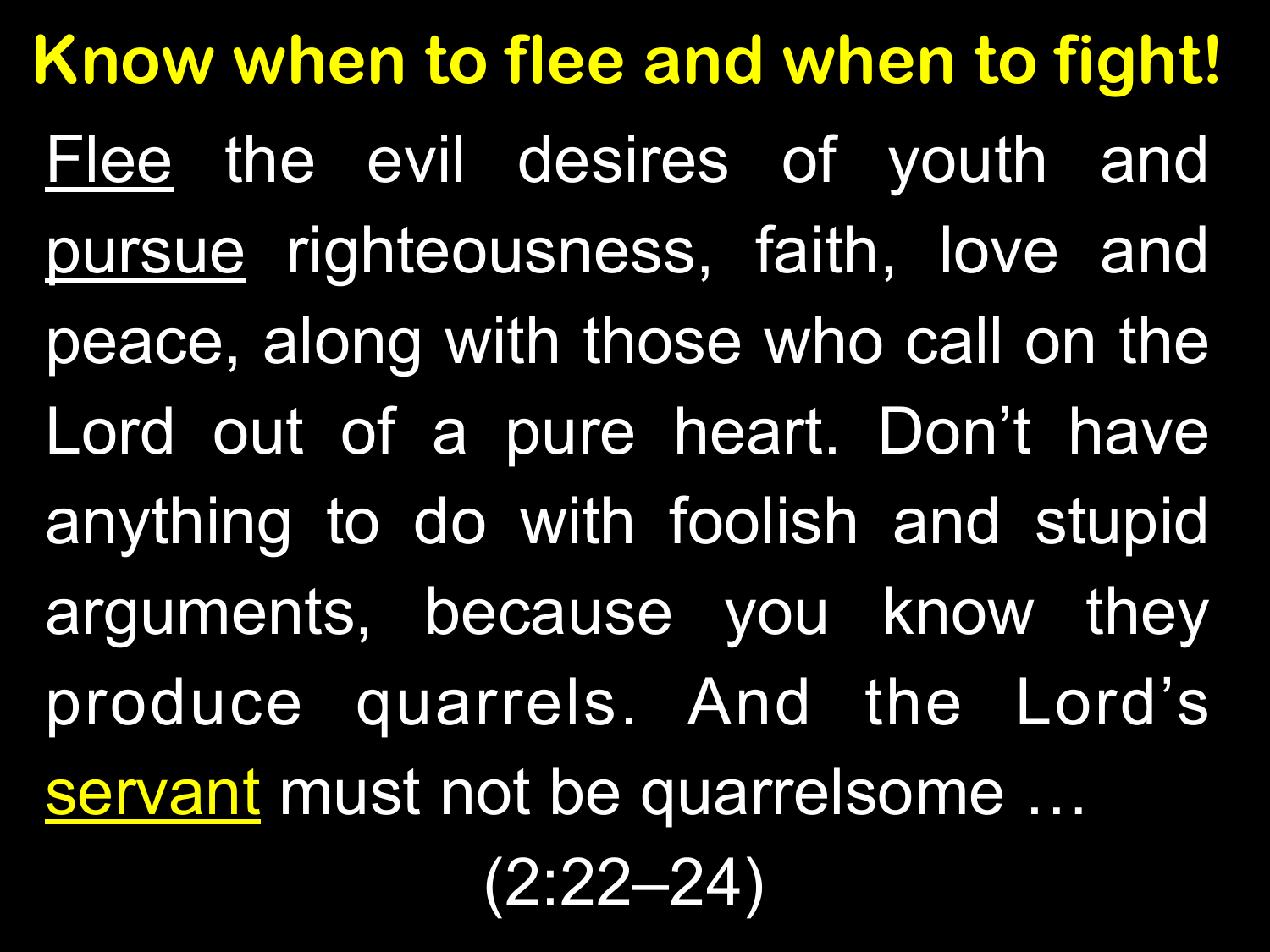**Know how to handle conflict!** but must be kind to everyone, able to teach, not resentful. Opponents must be gently instructed, in the hope that God will grant them repentance leading them to a knowledge of the truth, and that they will come to their senses and escape from the trap of the devil, who has taken them captive to do his will.

(2:24–26)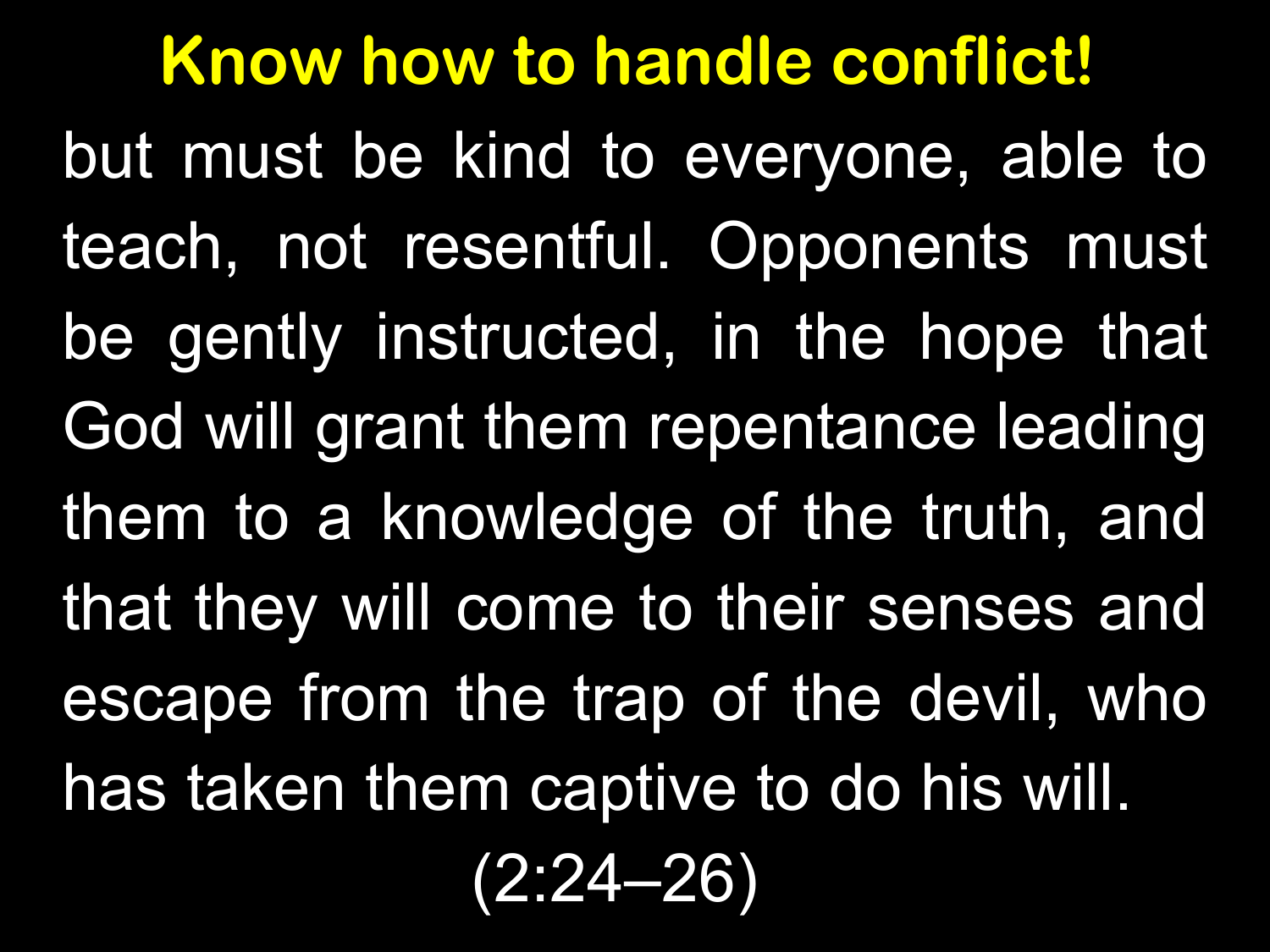There will be terrible times in the last days. People will be lovers of themselves, lovers of money, boastful, proud, abusive, disobedient to their parents, ungrateful, unholy, without love, unforgiving, slanderous, without selfcontrol, brutal, not lovers of the good, treacherous, rash, conceited, lovers of pleasure rather than lovers of God— **Terrible times (people) are coming!**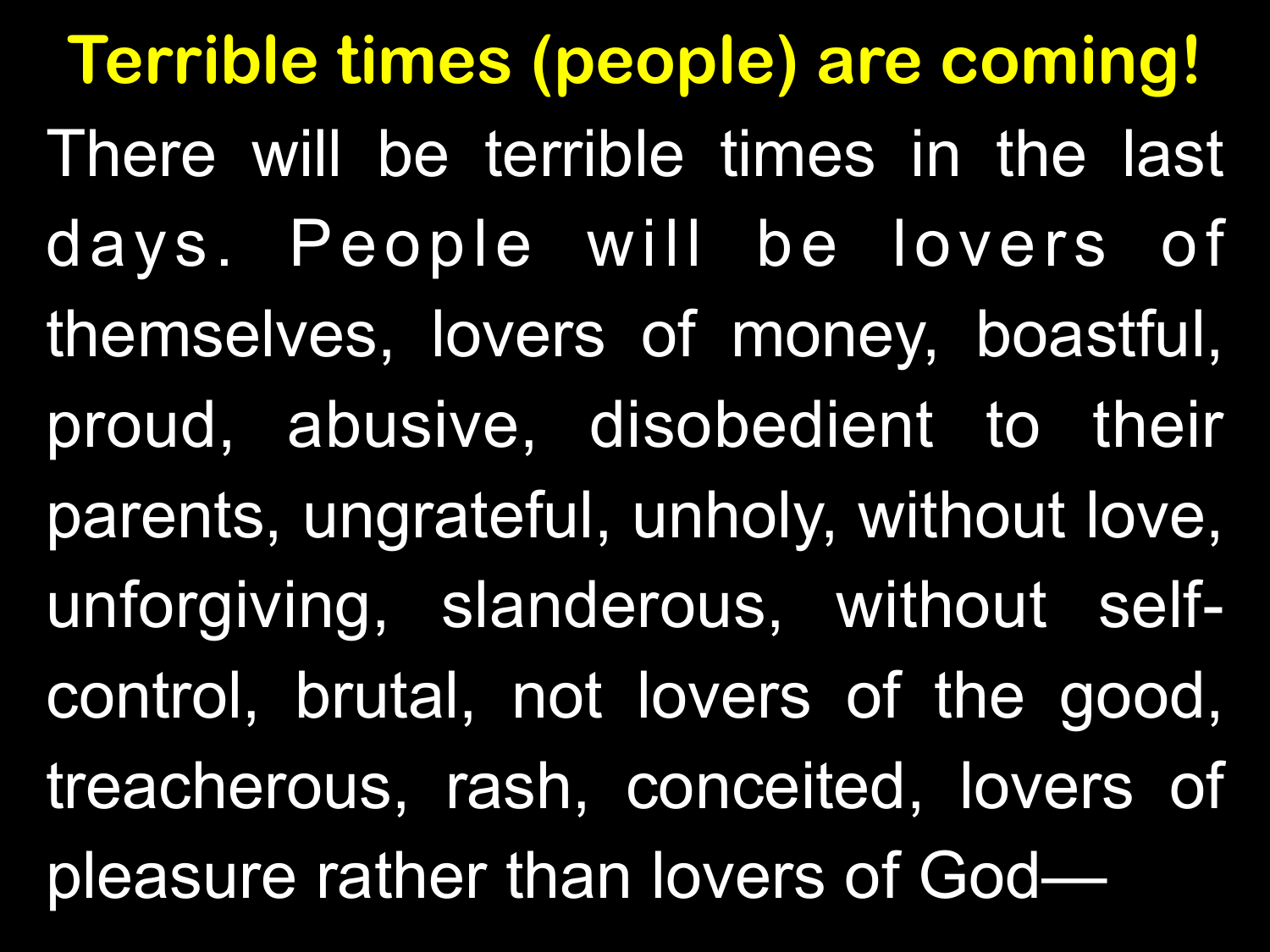—having a form of godliness but denying its power. Have nothing to do with such people. ... They are men of depraved minds, who, as far as the faith is concerned, are rejected. But they will not get very far because, … their folly will be clear to everyone.  $(3:1-9)$ **Terrible times (people) are coming!**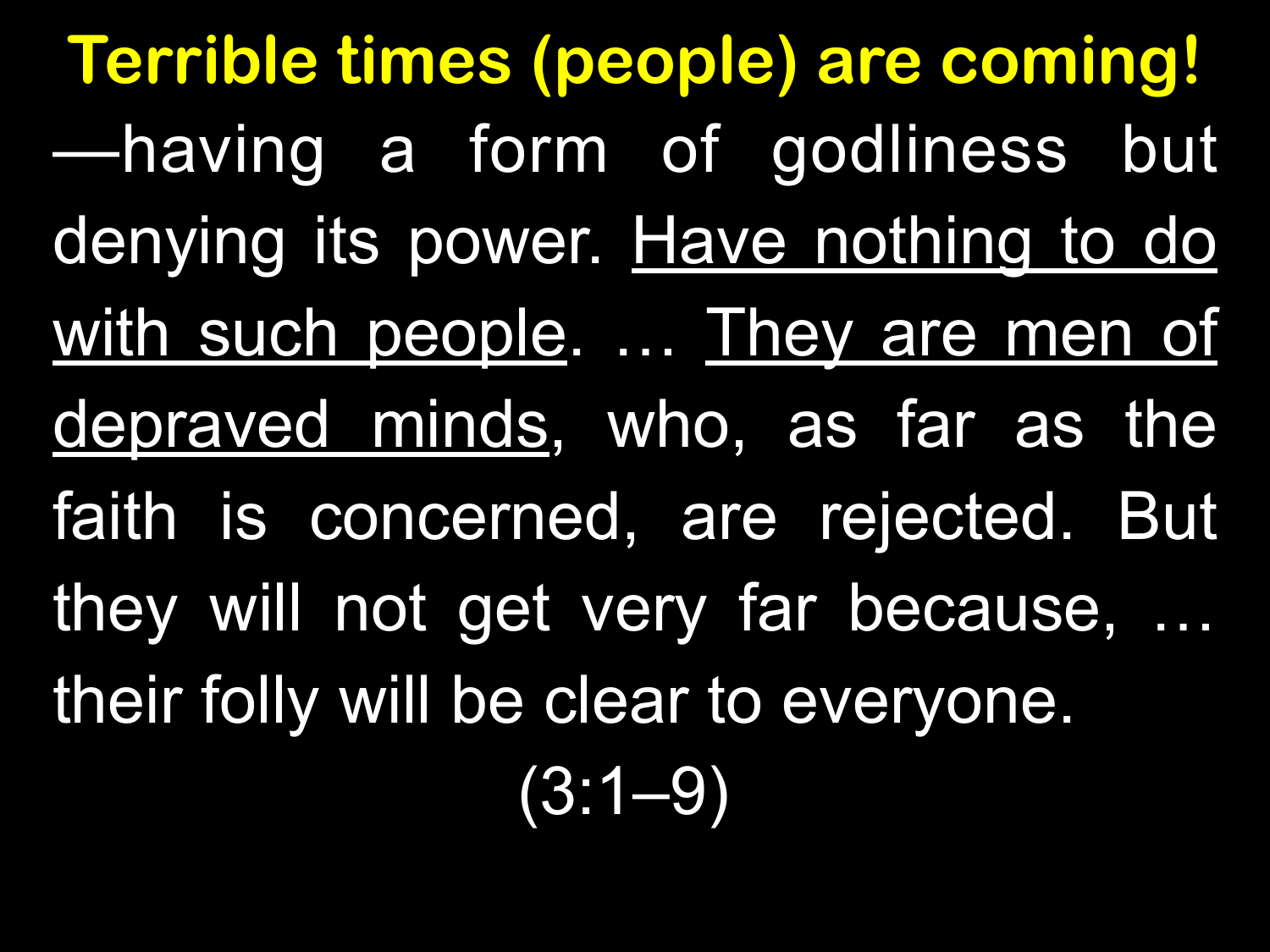**Paul has given us a pattern to follow** You, however, know all about my teaching, my way of life, my purpose, faith, patience, love, endurance, persecutions, sufferings … Yet the Lord rescued me from all of them. In fact, everyone who wants to live a godly life in Christ Jesus will be persecuted, (3:10–12)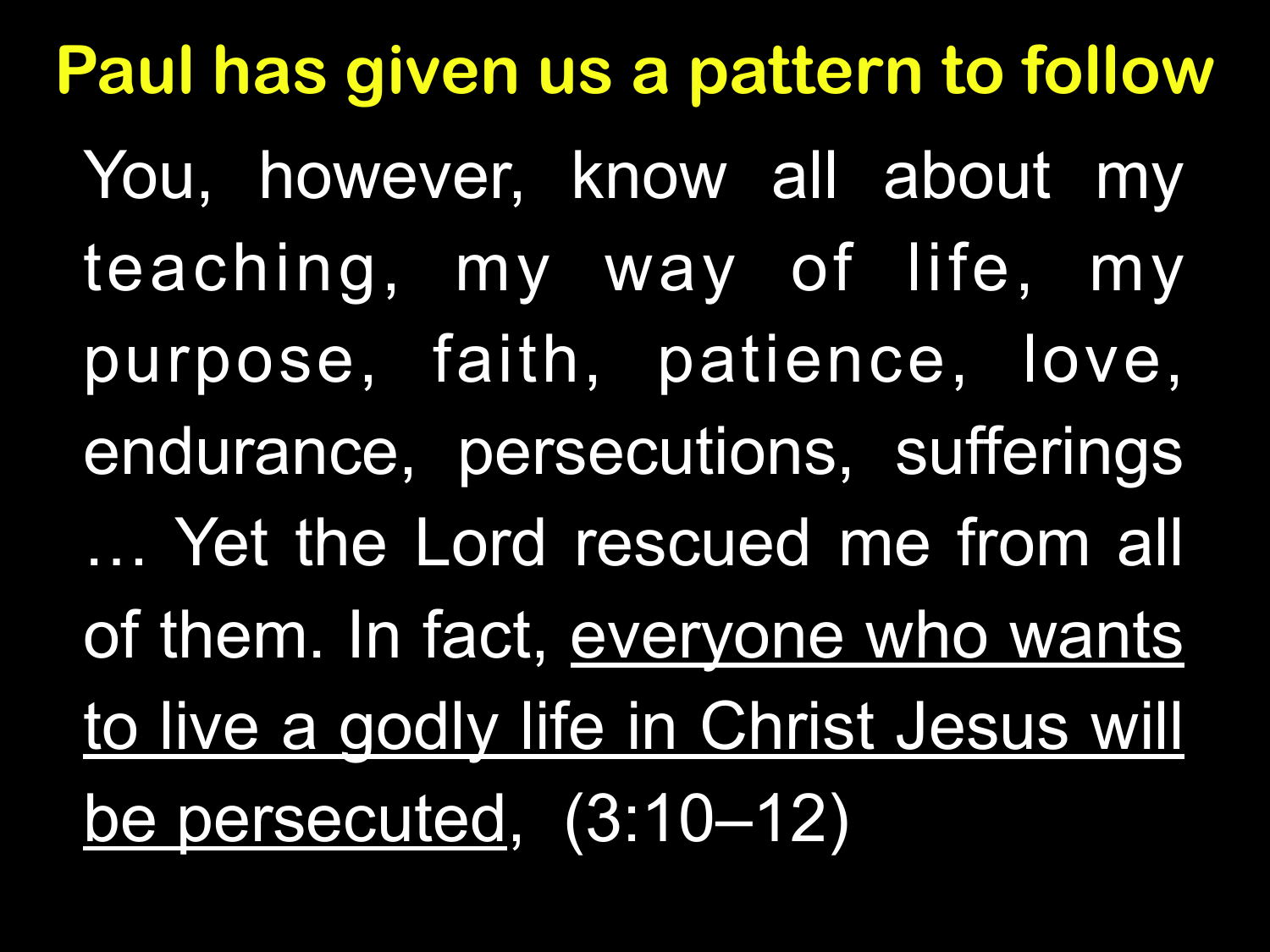But as for you, continue in what you have learned and have become convinced of, because you know those from whom you learned it, and how from infancy you have known the Holy Scriptures, which are able to make you wise for salvation through faith in Christ Jesus. (3:14–15) **Now it is up to Timothy (and to us)**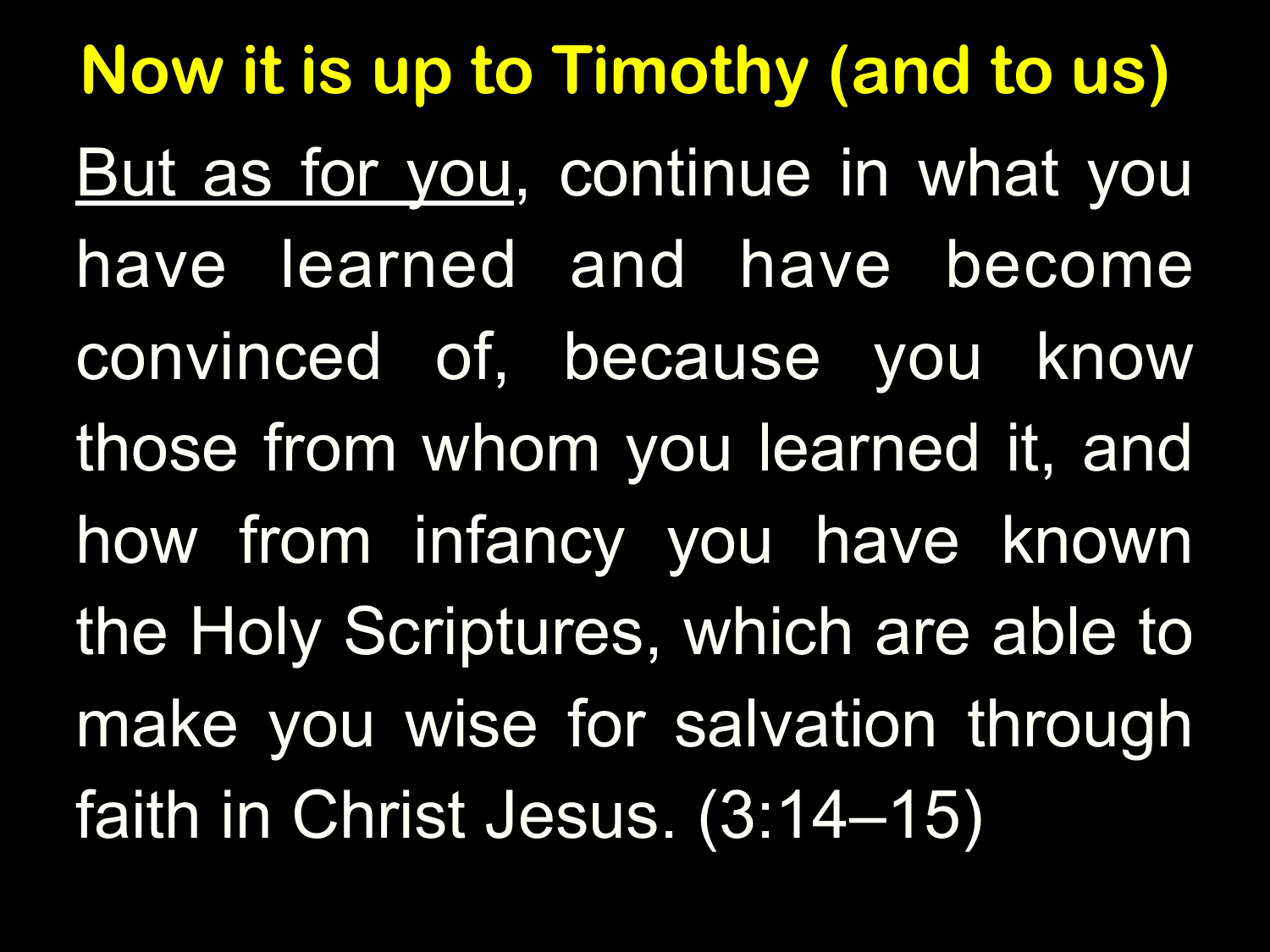All Scripture is God-breathed and is useful for teaching, rebuking, correcting and training in righteousness, so that the servant of God may be thoroughly equipped for every good work. (3:16–17) **The Bible: the foundation of our faith** 

**It is inspired by God and our final authority in faith and practice!**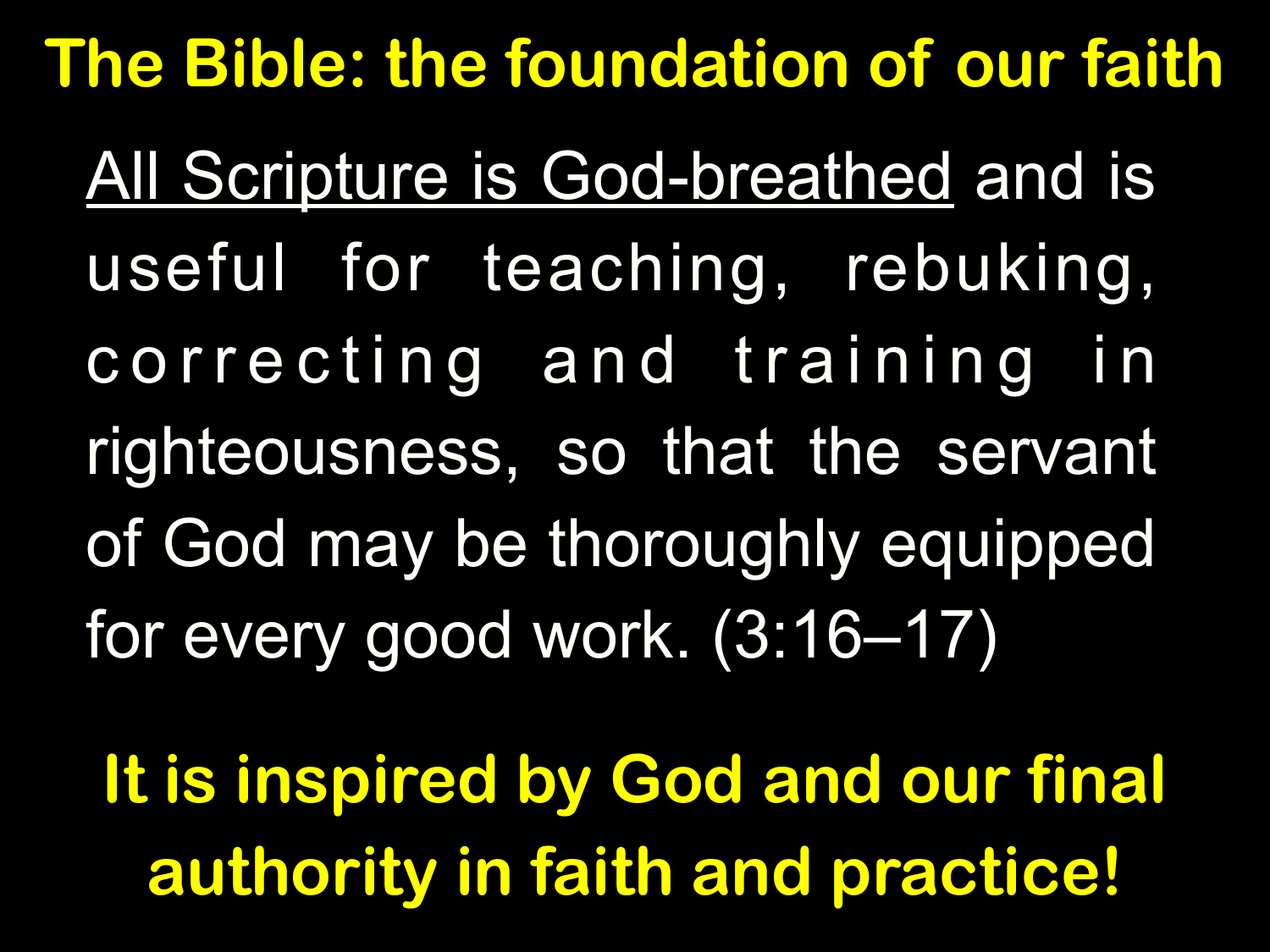**Paul's charge to Timothy (and to us)**  In the presence of God and of Christ Jesus, who will judge the living and the dead, and in view of his appearing and his kingdom, *L* give you this charge: Preach the word; be prepared in season and out of season; correct, rebuke and encourage—with great patience and careful instruction. (4:1–2)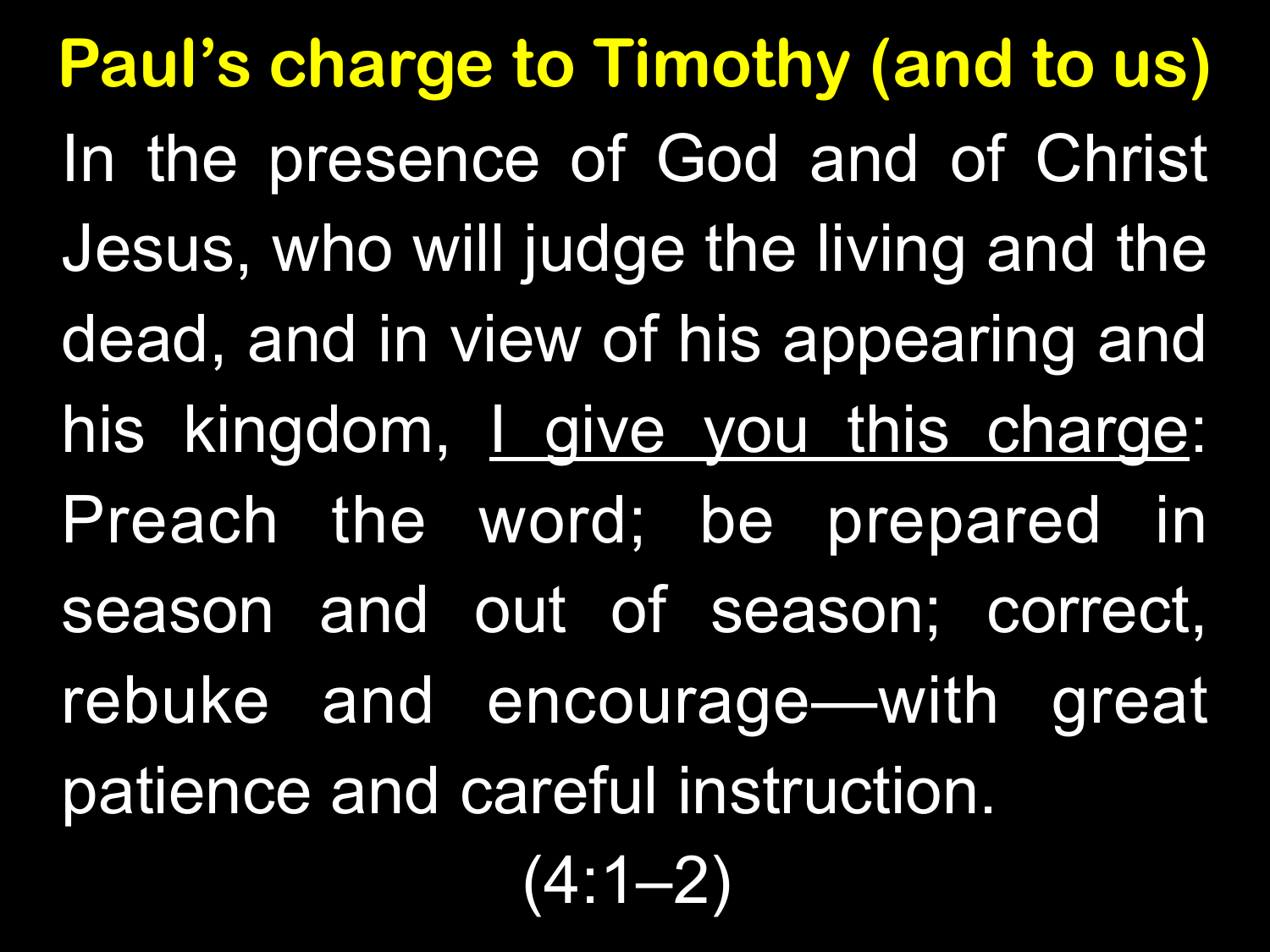The time will come when people will not put up with sound doctrine. Instead, to suit their own desires, they will gather around them a great number of teachers to say what their itching ears want to hear. They will turn their ears away from the truth and turn aside to myths. (4:3–4) **Are we in those end times?**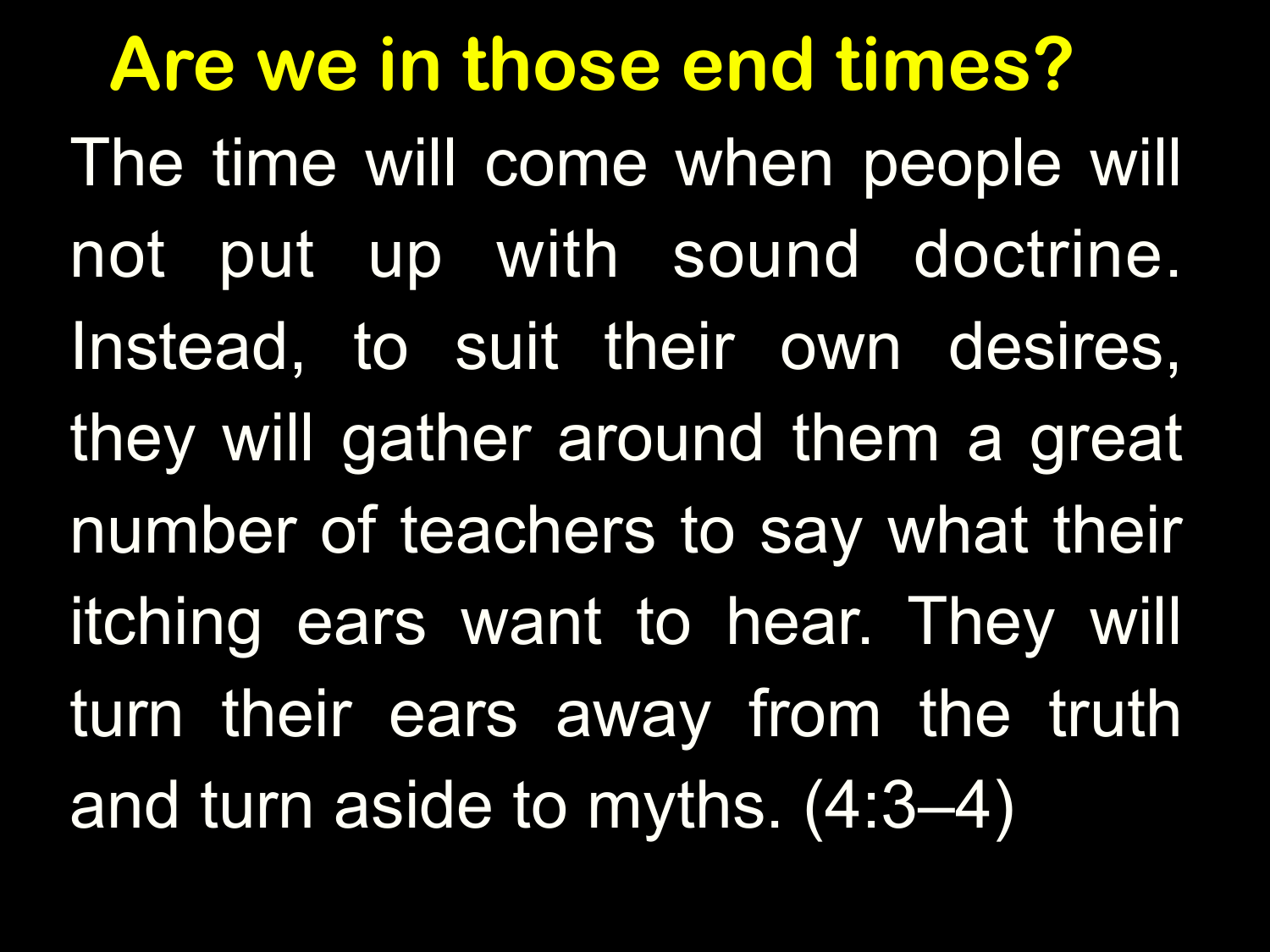For Lam already being poured out as a drink offering, and the time of my departure has come. I have fought the good fight, I have finished the race, I have kept the faith;  $(4:6 - 7)$ **Paul's valedictory address!**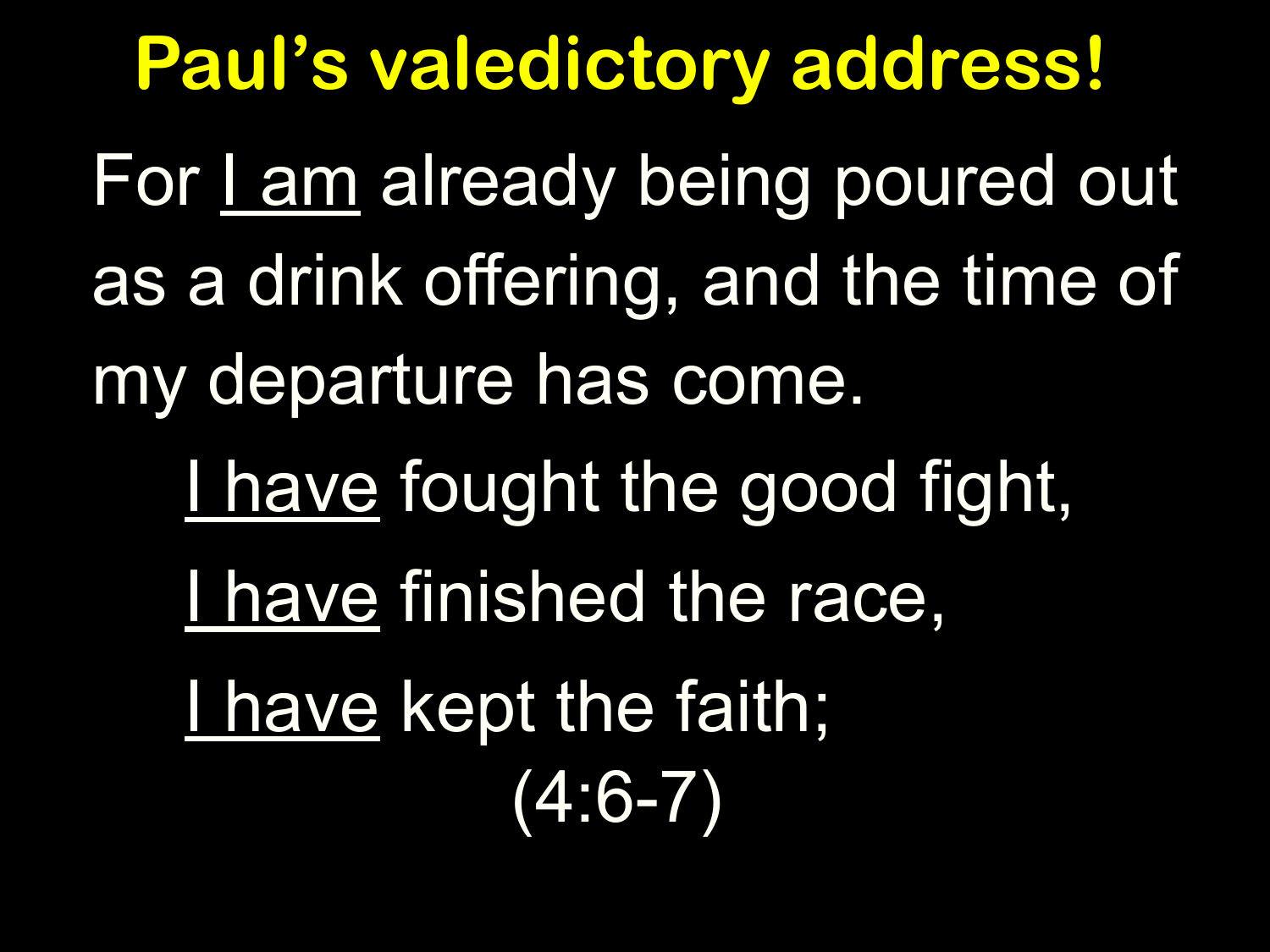## **But, that is not the end of his story!**

Now there is in store for me the crown of righteousness, which the Lord, the righteous Judge, will award to me on that day—and not only to me, but also to all who have longed for His appearing. (4:8-9)

**The best is yet to be!**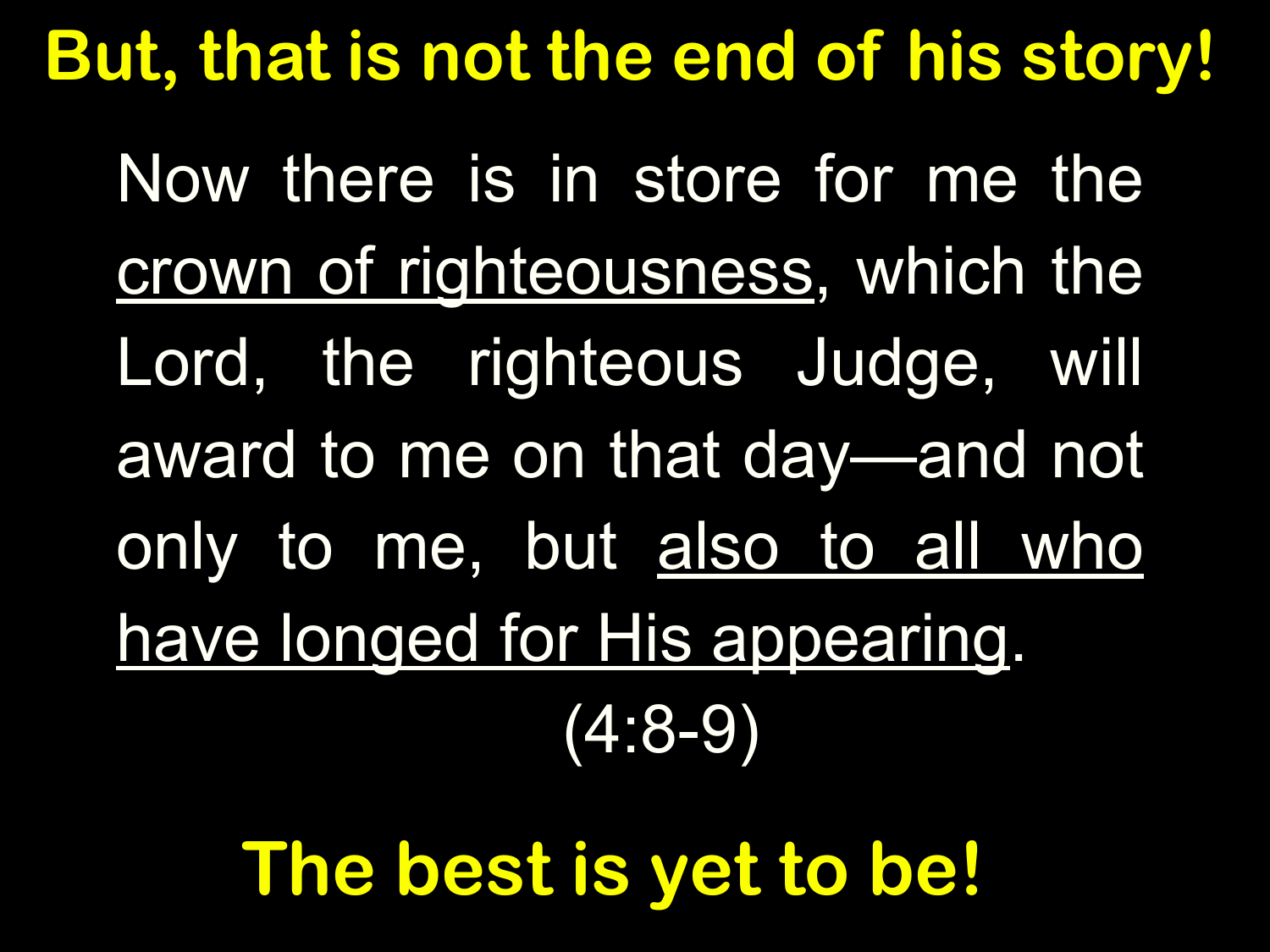Do your best to come to me quickly, for Demas, because he loved this world, has deserted me and has gone to Thessalonica. Only Luke is with me. Get Mark and bring him with you, … When you come, bring the cloak that I left with Carpus at Troas, and my scrolls, especially the parchments.  $(4:9 - 12)$ **Paul longs for his beloved Scriptures**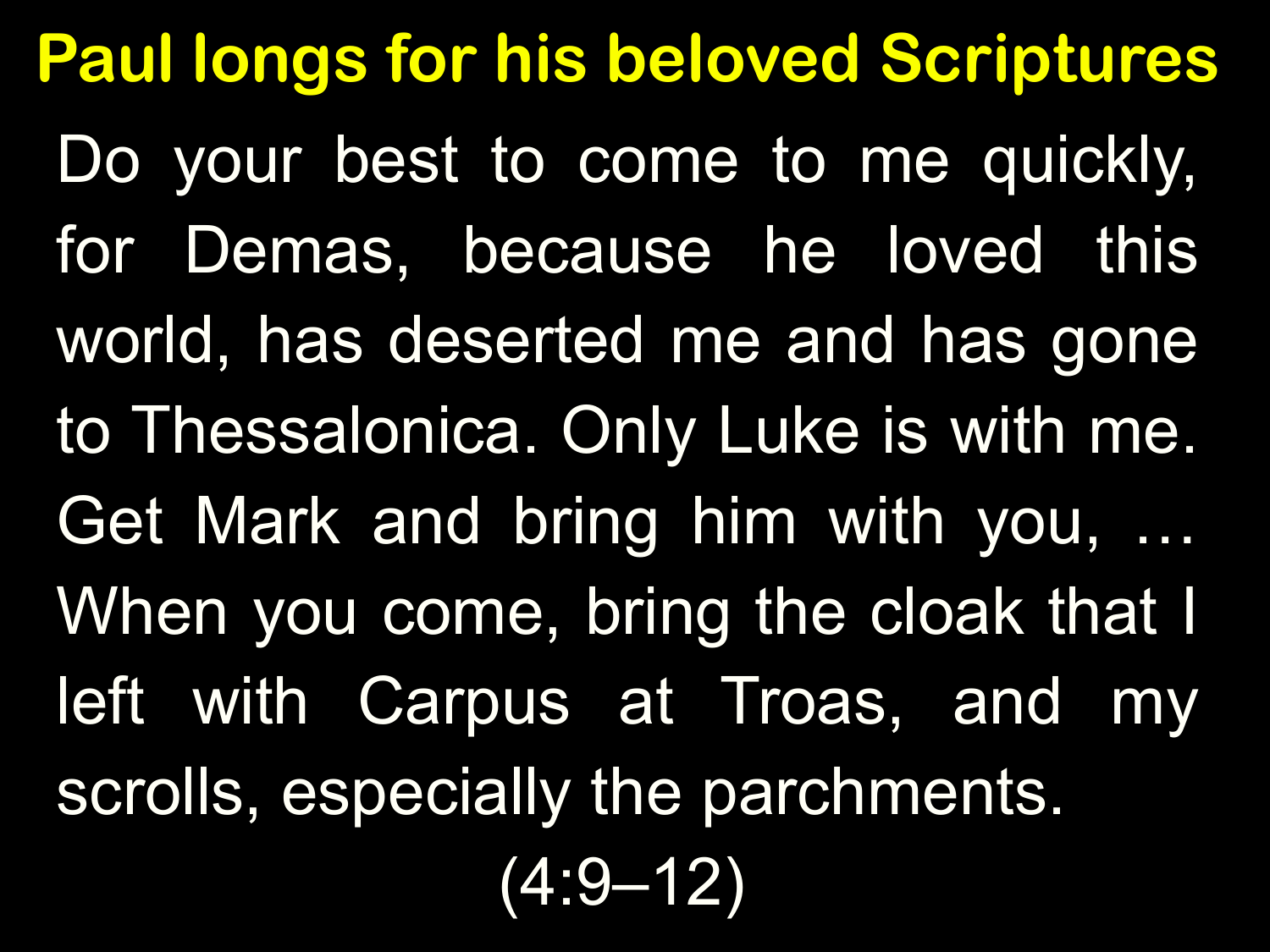At my first defense, no one came to my support, everyone deserted me. May it not be held against them. But the Lord stood at my side and gave me strength, so that through me the message might be fully proclaimed and all the Gentiles might hear it.  $(4:16-17)$ **Paul stood alone in his trial, God is/will be with us in our trials!**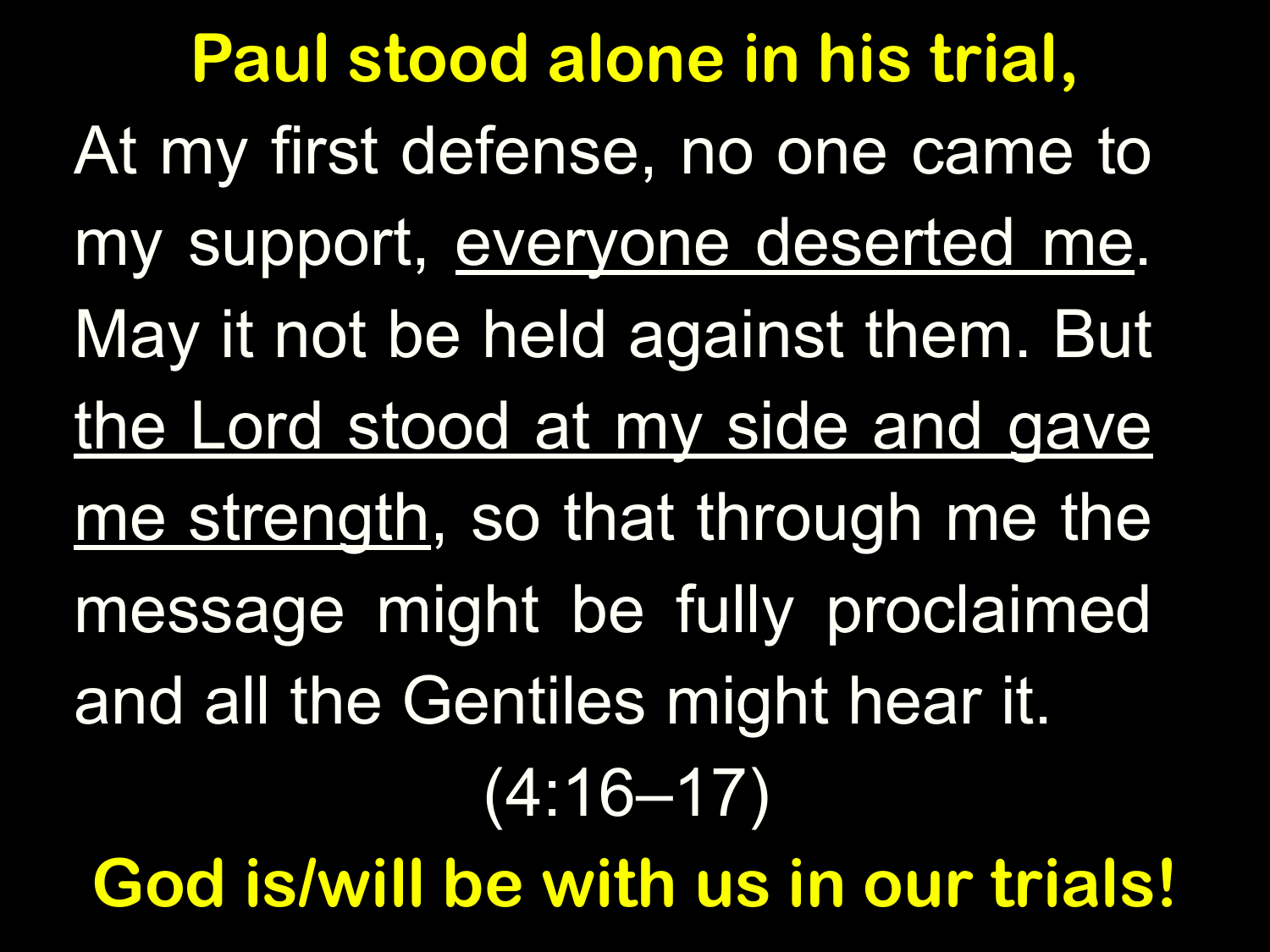I was delivered from the lion's mouth. The Lord will rescue me from every evil attack and will bring me safely to his heavenly kingdom. To him be glory for ever and ever. … Do your best to get here before winter. (4:17–18) **The Lord will bring Paul safely home**

**The Lord is here with us today, He will bring us safely home!**